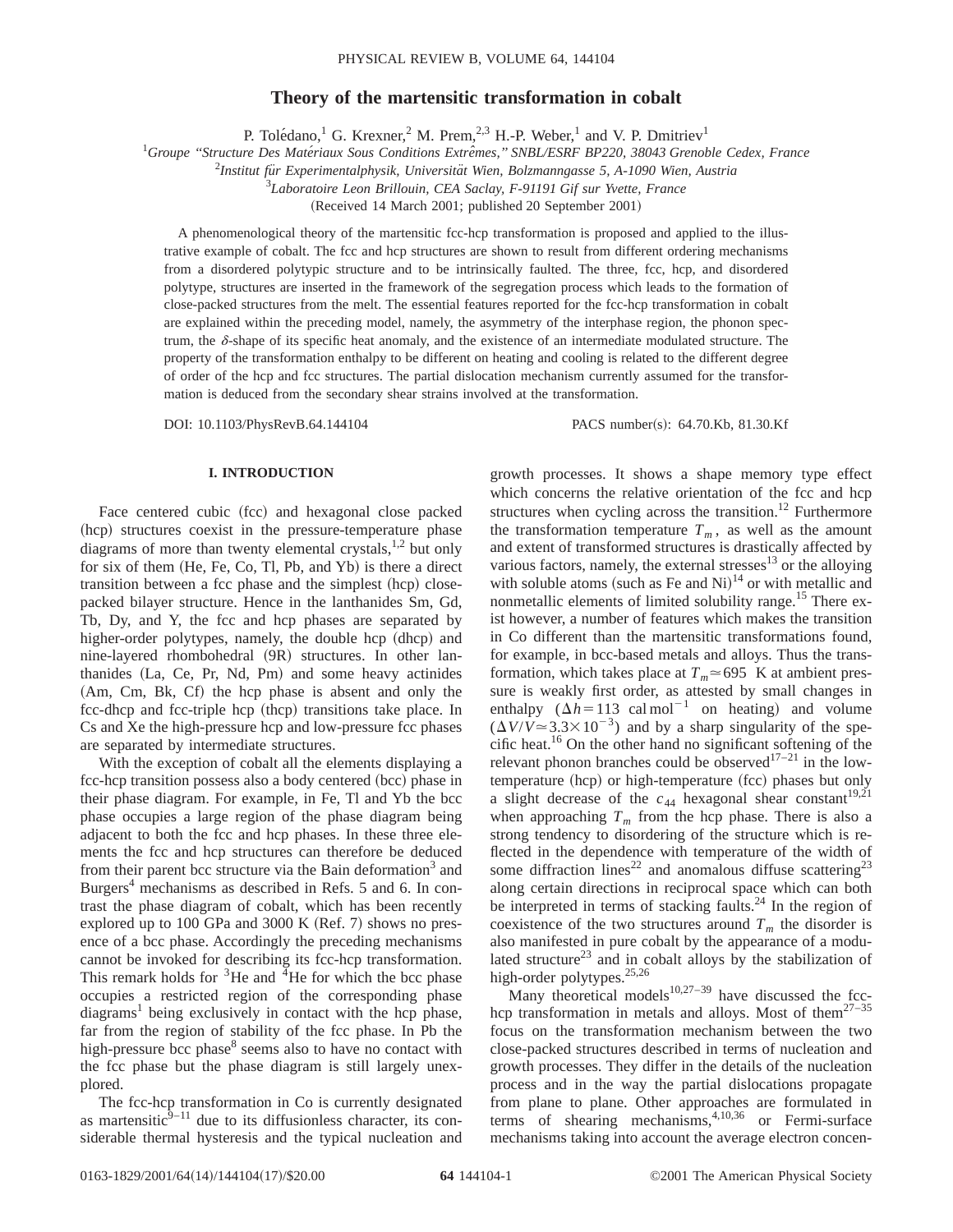

FIG. 1. (a) Close packing of hard spheres. Projection of the layers in the  $(001)$  plane. Centers of the circles are in *A* position, small solid dots represent the *B* position and small open circles denote the  $C$  position. (b) Two-layered hcp structure.  $(c)$  Threelayered fcc structure. (d) Unit-cell of the disordered polytype structure within the hcp structure. (e) Unit-cell of the disordered polytype structure within the fcc structure.

tration per atom. $37-39$  None of the proposed models allow to give a comprehensive picture of the intricate variety of experimental features reported for the transformation in cobalt. The aim of the present work is to propose a unified description of this transformation in the framework of the segregation process which leads to the formation of the fcc and hcp close-packed structures from the melt. The observed properties of Co will be deduced from the ordering nature of the segregation mechanism and from the corresponding symmetry of the transformation order-parameter defined in terms of the proper critical variables and thermodynamic functions.

The article is organized as follows. In Sec. II we give a phenomenological description of the crystallographic and thermodynamic properties which characterize the fcc-hcp transformation extending the ideas developed in Ref. 40 and insert this description in a theoretical approach to the segregation of close-packed structures from the melt. We then illustrate the preceding model in the case of cobalt (Sec. III). In Sec. IV we summarize our results and conclude by underlining the properties which differentiate ordering-type martensitic transformations.

# **II. PHENOMENOLOGICAL THEORY OF THE FCC-HCP TRANSFORMATION**

# **A. Crystallographic description and order-parameter symmetries**

Although a close packing of atoms represented by hard spheres may be realized in several ways,  $41,42$  in real crystals close packing always corresponds to a layered configuration which gives the possibility of isolating planes of atoms packing in closest manner. These planes are stacked according to some rules of filling up space and they represent hexagonal packing of spheres each of which is in contact with six nearest neighbors [point  $A$  in Fig. 1(a)]. In the centers of the triangles formed by neighboring atoms exist geometrically equivalent sites denoted *B* and *C* in Fig. 1(a). A spatial close packing is realized when each of the successive layers occupy the free spacings left by the preceding layer related to positions of the *B* or *C* type. The stacking order of the layers determines the type of close packed structure. For the equiradii  $(R)$  close packed spheres shown in Fig. 1(a) in addition to the condition  $a_h = b_h = 2R$  where  $a_h$  and  $b_h$  are the hexagonal lattice parameters one has additional conditions reflecting the close packing in the third dimension:  $c_h = a_h \sqrt{8/3}$  for a two-layer stacking structure,  $c_h = a_h\sqrt{6}$  for a three-layer structure, etc.

The two-layered (hcp) and three-layered (fcc) structures represent the simplest close-packed configurations of hard sphere atoms. In their unit cells shown in Figs.  $1(b)$  and  $1(c)$ each layer is shifted with respect to the adjacent layer by  $a_h\sqrt{3}$  in the [120]<sub>hcp</sub> crystallographic direction. The basic vectors of the hcp unit cell is expressed in functions of the basic vectors of the fcc rhombohedral (primitive) unit cell as

$$
\mathbf{a}_h = \mathbf{b}_c - \mathbf{c}_c, \mathbf{b}_h = \mathbf{a}_c - \mathbf{c}_c, \quad \mathbf{c}_h = \frac{2}{3} (\mathbf{a}_c + \mathbf{b}_c + \mathbf{c}_c). \tag{1}
$$

From Eq.  $(1)$  or directly from the hcp and fcc structures, one can deduce that the maximal substructure common to the hcp and fcc structures is composed by a monolayer hexagonal structure which has the simple hexagonal symmetry  $D_{6h}^1$ and unit cell volume  $V = V_h/6 = V_c/3$  where  $V_h$  and  $V_c$  are the respective volumes of the hcp and fcc unit cells. Figures  $1(d)$  and  $1(e)$  show the unit cell of the substructure which we denominate the *L* structure within the hcp and fcc structures. One can see from these figures that the *L* unit cell is filled by 1/3 atoms, i.e., it corresponds to an occupancy  $Z=1/3$  for the *L* structure. This fractional number must be understood as follows: In a given monolayer the atoms occupy the crystallographic position  $1(a)$ : (000) and only one among the three positions *A*, *B*, and *C* is occupied. In the next layer the atoms cannot be again in position *A* but only in position *B* or *C*, say *B*. In the following layer they will occupy the position *A* or *C*, and so forth. In other words the *L*-layer stacking corresponds to a statistically disordered polytype structure in which the  $A$ ,  $B$ , and  $C$  sites are equivalent, the  $1(a)$  positions being occupied with equal probabilities 1/3 by atoms. We will now assume that the polytype *L* structure is the *parentstructure* for our description of the fcc-hcp transition. With that goal let us write the basis vectors of the hcp and fcc unit cells in terms of the basis vectors  $(a_L, b_L, c_L)$  of the *L* structure:

$$
\mathbf{a}_h = 2\mathbf{a}_L - \mathbf{b}_L, \mathbf{b}_h = \mathbf{a}_L + 2\mathbf{b}_L, \quad \mathbf{c}_h = 2\mathbf{c}_L, \tag{2}
$$

$$
\mathbf{a}_c = \mathbf{a}_L + \mathbf{b}_L + \mathbf{c}_L, \mathbf{b}_c = -\mathbf{a}_L + \mathbf{c}_L, \quad \mathbf{c}_c = -\mathbf{b}_L + \mathbf{c}_L. \tag{3}
$$

From Eqs.  $(2)$  and  $(3)$  one can deduce the wave vectors expressing the breaking of the translational symmetry at the virtual *L*→hcp and *L*→fcc transitions. One finds, respectively,  $\mathbf{k}_{15} = \frac{1}{3} (\mathbf{a}_{L}^{*} + \mathbf{b}_{L}^{*}) + \frac{1}{2} \mathbf{c}_{L}^{*}$  and  $\mathbf{k}_{10} = \frac{1}{3} (\mathbf{a}_{L}^{*} + \mathbf{b}_{L}^{*} + \mathbf{c}_{L}^{*}),$ where  $\mathbf{a}_L^*$ ,  $\mathbf{b}_L^*$ , and  $\mathbf{c}_L^*$  are the reciprocal lattice vectors of the *L*-hexagonal Brillouin zone. The notation of the **k** vectors refers to Kovalev's tables.<sup>43</sup>

(a) *The L-hcp transition*. The wave vector  $\mathbf{k}_{15}$  associated with the *L*-hcp transition coincides with the *H* point of the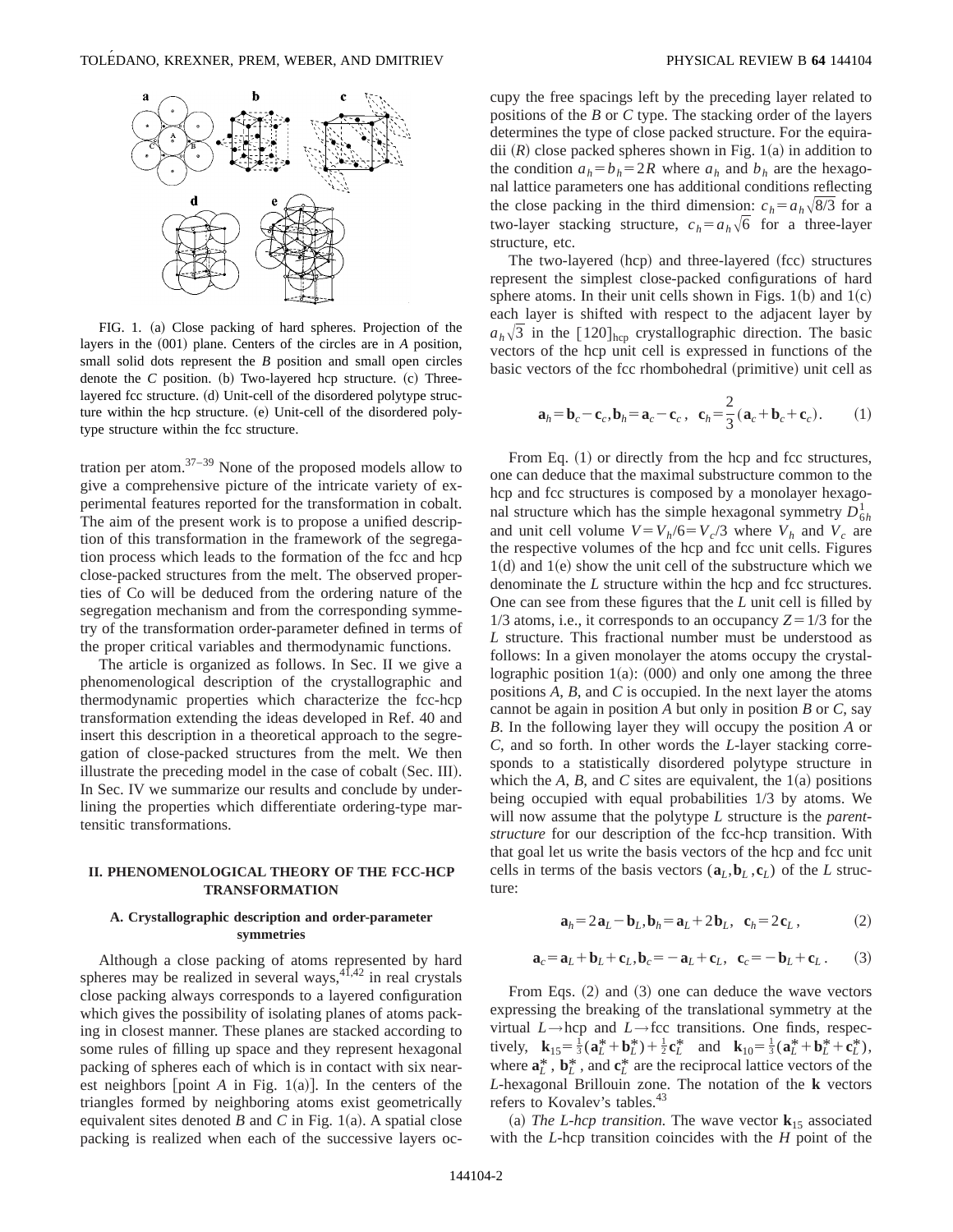hexagonal Brillouin zone boundary.<sup>44</sup> Its invariance group is  $\hat{G}(\mathbf{k}_{15}) = D_{3h}$ . Hence the star  $\mathbf{k}_{15}^{\dagger}$  has two branches  $\mathbf{k}_{15}^{\dagger}$  $-\mathbf{k}_{15}^2 = (4\pi/3a_L, 0, \pi/c_L)$ . Since the small irreducible representation IR  $\hat{\tau}_1$  of  $D_{3h}$  which describes the permutation of atoms in the *L* structure is the identity IR, one can deduce the  $2\times2$  matrices given in the Appendix, which generate the IR  $\tau_1(\mathbf{k}_{15}^{\star})$  of the  $D_{6h}^1$  space group. Using the transformation properties of the matrices forming  $\tau_1(\mathbf{k}_{15}^{\star})$  within a standard Landau procedure<sup>45</sup> one obtains the possible symmetries of the phases induced by  $\tau_1(\mathbf{k}_{15}^*)$  and the equilibrium values of the corresponding two-component order parameter denoted  $(\eta_1 \eta_2)$ . Three different symmetries are found: (i)  $D_{6h}^1(V)$  $\times$  6) for  $\eta_1 = \eta_2 \neq 0$ , (ii)  $D_{6h}^4 (V \times 6)$  for  $\eta_1 = -\eta_2 \neq 0$ , and (iii)  $D_{3h}^1(V\times 6)$  for  $\eta_1 \neq \eta_2 \neq 0$ . The second solution coincides with the sixfold unit cell and space group of the hcp structure. Accordingly the *L*-hcp transition corresponds to the equilibrium values of the two-component order parameter

$$
\eta_1 = -\eta_2 = \eta \neq 0. \tag{4}
$$

At the crystallographic level the *ordering* mechanism taking place at the *L*-hcp transition corresponds to the splitting of the initial onefold site  $1(a)$  into three twofold positions: 2(b):  $(000,00\frac{1}{2})$ , 2(c):  $\pm(\frac{1}{3}\frac{2}{3}\frac{1}{4})$ , and 2(d):  $\pm(\frac{1}{3}\frac{2}{3}\frac{3}{4})$ . Since in the initial disordered *L*-structure only one  $1(a)$  position among three is occupied in the ordered hcp structure only one of the twofold positions will be occupied by two atoms. Actually as a result of close packing the hard sphere system of atoms will occupy either position  $2(c)$  or  $2(d)$  since they are crystallographically equivalent. The resulting twolayered hcp structure will fulfil the standard ratio for the unit cell parameters  $c_h/a_h = \sqrt{8/3} \approx 1.63$ .

(b) The L-fcc transition. The wave vector  $\mathbf{k}_{10}$  associated with the  $L$ -fcc transition is located on the edge (the  $KH$ -line) of the hexagonal *L*-Brillouin zone.<sup>44</sup> Its invariance group is  $\hat{G}(\mathbf{k}_{10}) = C_{3v}$ .<sup>43</sup> Therefore the star  $\mathbf{k}_{10}^{\star}$  has four branches, which are  $\mathbf{k}_{10}^1 = -\mathbf{k}_{10}^2 = (4\pi/3a_L, 0, 2\pi/3c_L)$   $\mathbf{k}_{10}^3 = -\mathbf{k}_{10}^4$  $=$   $(4\pi/3a_L, 0, -2\pi/3c_L)$ . From the identity IR of  $C_{3v}$  one can construct the  $4\times4$  matrices generating the IR  $\tau_1(\mathbf{k}_{10}^{\star})$ which are given in the Appendix from which the possible symmetries induced by  $\tau_1(\mathbf{k}_{10}^*)$  and the equilibrium values of the corresponding four-component order parameter denoted  $(\zeta_1, \zeta_2, \zeta_3, \zeta_4)$  are obtained. One finds seven different symmetries: (i)  $D_{6h}^1(V \times 9)$  for  $\zeta_1 = \zeta_2 = \zeta_3 = \zeta_4$ , (ii)  $C_{3v}^1(V \times 9)$ for  $\zeta_1 \neq \zeta_2 \neq \zeta_3 \neq \zeta_4$ , (iii)  $D_{3d}^3(V \times 9)$  for  $\zeta_1 = \zeta_2, \zeta_3 = \varepsilon^* \zeta_4$ , (iv)  $D_{3d}^5(V \times 3)$  for  $\zeta_1 = \zeta_2 \neq 0, \zeta_3 = \zeta_4 = 0$ , (v)  $C_{3v}^5(V \times 3)$ for  $\zeta_1 = \zeta_2 = 0, \zeta_3 \neq \zeta_4$ , (vi)  $D_{3h}^1(V \times 9)$  for  $\zeta_1 = \zeta_3$  and  $\zeta_2$  $=\zeta_4$ , and (vii)  $C_{6v}^1(V \times 9)$  for  $\zeta_1 \neq 0, \zeta_2 = \zeta_3 = \varepsilon * \zeta_4$ . Only two of the preceding solutions (iv and v) involve a threefold multiplication of the  $L$  unit cell in agreement with Eq.  $(3)$ . The solution iv actually coincides with the fcc symmetry  $(O_h^5, Z=1)$  due to the specific crystallogeometrical conditions fulfilled by the  $L$  unit cell which are  $(i)$  a  $1/3$  occupancy of the *L* structure by the atoms and (ii) a ratio  $c_L/a_L = \sqrt{2}$ corresponding to a close-packed structure. In order to understand why the fulfillment of the preceding conditions leads to



FIG. 2. Connection existing between the degree of occupancy of the latent phase and the  $D_{3d}^5 \rightarrow O_h^5$  increase in symmetry. In (a) a fourfold rotation exists only if atoms of the *X* type are absent. The *Y* position corresponds to the transformation of the *X* position under the effect of a fourfold rotation.  $(b)$  Projection on the  $(111)$  cubic plane of the fcc structure.

a coincidence of the rhombohedral  $D_{3d}^5$  and cubic  $O_h^5$  space groups let us clarify the crystallographic aspect of the  $D_{6h}^1(L) \rightarrow D_{3d}^5(V \times 3)$  ordering mechanism. In this mechanism the initial  $1(a)$  position splits into  $1(a)$  and  $2(c)$ :  $\pm(\frac{1}{3}\frac{1}{3}\frac{1}{3})$  positions. Since atoms occupy only one of the 1(a) positions in the rhombohedral structure they are localized at lattice nodes but not on sites located inside the unit cells. This is illustrated in Figs.  $2(a)$  and  $2(b)$  showing that within the preceding unit cell the position denoted *X*, for example, is empty. Consequently additional fourfold rotations are created in the structure which are connected with the sixfold rotations of the *L* structure by  $\{C_6^z|00c_L\}$  acting as  ${C_4^z|00c_L}.$  This correspondence is indicated in Fig. 2(a) in which the effect of a fourfold rotation transforms the position *X* into the position *Y* which is empty. The coincidence  $D_{3d}^5$   $\leftrightarrow$   $O_{h}^5$  requires also that the close-packing condition  $c_L/a_L = \sqrt{2}$  which is equivalent to a 60° angle between the basis vectors  $\mathbf{a}_c$ ,  $\mathbf{b}_c$ , and  $\mathbf{c}_c$  of the fcc rhombohedron should be satisfied. It is notorious that a rhombohedral structure possessing equal angles  $\alpha$  between its basis vectors has the fcc cubic symmetry for  $\alpha = 60^{\circ}$ . Note in this respect that the  $O_h^5 \rightarrow D_{3d}^5$  lowering of symmetry corresponds to a ferroelastic transition<sup>45</sup> involving the spontaneous shear strain  $e_4 = e_{yz}$ . Therefore the reverse mechanism  $D_{3d}^5 \rightarrow O_h^5$  assumed in our description of the *L*→fcc transition requires to take into account  $e_4$  as a secondary order parameter coupled to the pri-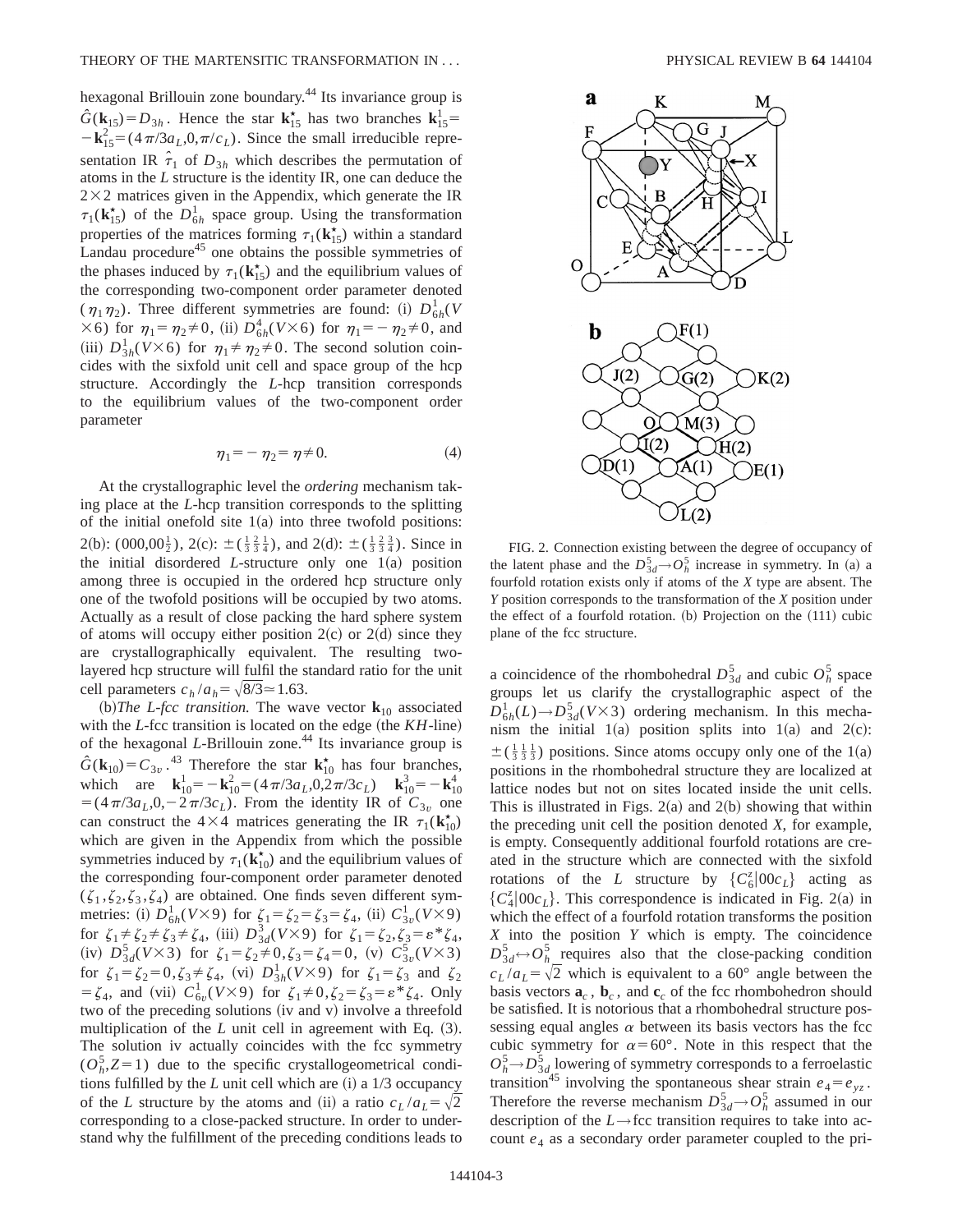

mary ( $\zeta_i$ ) order parameter in order to adjust the  $D_{3d}^5$  rhombohedron to its close-packed  $O_h^5$  form. Accordingly the *L*-fcc transition is associated with the nonvanishing components of the four-component order parameter:

$$
\zeta_1 = \zeta_2 = \zeta \neq 0 \tag{5}
$$

and to an eventual shear strain  $(e_4)$  acting as an adjusting secondary order parameter. In summary the fcc-hcp transformation can be interpreted as a transition between two ordered phases corresponding to different ordering mechanisms starting from a common disordered polytypic phase of hexagonal symmetry  $D_{6h}^1$ . In this interpretation the parent polytypic phase has been considered as a virtual structure which is not necessarily stabilized in the system. Its physical realization will be discussed in a more precise way in Sec. II C.

### **B. Phase diagrams**

Let us work out the different types of phase diagrams involving the fcc and hcp phases which can be deduced from the preceding considerations. The transformation properties of the  $(\eta_i)$  ( $i=1,2$ ) and ( $\zeta_i$ ) ( $i=1-4$ ) order parameters respectively associated with the  $L$ -hcp and  $L$ -fcc transitions allow one to construct<sup>45</sup> the following independent invariants:  $I_1 = \eta_1^2 + \eta_2^2$ ,  $I_1' = \sum_{i=1}^4 \zeta_i^2$ ,  $I_2' = \overline{\zeta_1^3} + \zeta_3^3 - 3(\zeta_1 \zeta_2^2)$  $+\zeta_3 \zeta_4^2$ ,  $I'_3 = \sum_{i=1}^4 \zeta_i^4$  where only monomials of degree  $\leq 4$ have been taken into account. Using the equilibrium relationships  $(4)$  and  $(5)$  between the order parameter components in the hcp and fcc phases the preceding invariants reduce to the effective forms:  $I_1 = \eta^2$ ,  $I'_1 = \zeta^2$ ,  $I'_2 = \zeta^3$ ,  $I'_3 = \zeta^4$  which yield the effective order parameter expansion

$$
F(T, P, \zeta, \eta) = F_0(T, P) + a_1 \zeta^2 + a_2 \zeta^3 + a_3 \zeta^4 + b_1 \eta^2 + b_2 \eta^4
$$
  
+  $c \zeta^2 \eta^2$  (6)

in which the lowest degree biquadratic coupling between  $\zeta$ and  $\eta$  has been included.  $a_i$ ,  $b_i$ , and  $c$  are phenomenological coefficients some of which may depend on temperature and pressure. The corresponding equations of state

FIG. 3. Phase diagram corresponding to the order-parameter expansion expressed by Eq.  $(6)$ : (a) when  $\Delta = 4a_3b_2 - c^2 < 0$  and  $c > 0$  with  $\varsigma$  $>0$ . (b) and (c) Existence of two disjuncted regions of stability for the fcc phase denoted II and II', which are separated by a forbidden interval. (b)  $c > 0$ , (c)  $c < 0$ . (d) Phase diagram for  $\Delta < 0$ and  $c > 0$  but with two distinct regions of stability for the fcc phase.  $(e)$  and  $(f)$  Phase diagrams for  $\Delta$  > 0 and (e)  $c$  > 0 or (f)  $c$  < 0. Phase III splits in this case into separated regions of stability (III and III'). In all the phase diagrams only the limit of stability lines are represented.

$$
\zeta(2a_1 + 3a_2\zeta + 4a_3\zeta^2 + 2c\eta^2) = 0,\tag{7}
$$

$$
\eta(2b_1 + 4b_2\eta^2 + 2c\zeta^2) = 0\tag{8}
$$

have been discussed by Rochal.<sup>46</sup> They lead to different phase diagram topologies depending essentially on the signs of *c*,  $a_2$ , and  $\Delta = 4a_3b_2 - c^2$ . Figure 3(a) shows the phase diagrams corresponding to  $c > 0$  and  $\Delta < 0$  in the plane of the coefficients  $(a_1, b_1)$  which are assumed to vary linearly as functions of the two external variables *T* and *P*. It contains four phases denoted 0, I, II, and III. 0 is the *L* phase obtained for  $\eta=0$ ,  $\zeta=0$ . I is the hcp phase forming for  $\eta\neq 0$ ,  $\zeta=0$ . II is the fcc phase ( $\eta=0,\zeta\neq0$ ). III is a *six-layered structure* which corresponds to the minimal superstructure common to the hcp and fcc structures. This additional stable state results from the coupling of the two irreducible order parameters  $(\eta_i)$  and  $(\zeta_i)$  and is stabilized for  $\eta \neq 0$   $\zeta \neq 0$ . In Fig. 3(a) the boundaries (limit of stability lines) of the *L* phase with respect to the hcp and fcc phases are given by  $b_1=0$  and  $a_1=0$ , respectively. The limit of stability of the hcp phase with respect to the fcc phase is also a straight line defined by the equation  $a_1 = cb_1/2b_2$  and the value of the hcp order parameter within phase I is given by  $\eta^2 = -b_1/2b_2$  with  $b_1$  $\leq 0$ ,  $b_2$ >0. The boundaries of the fcc phase II are determined by the equations

$$
\zeta(3a_2 + 8a_3\zeta) \ge 0 \quad \text{and} \quad c\zeta + b_1 \ge 0. \tag{9}
$$

For positive values of  $\zeta$  one has the situation found in Fig.  $3(a)$  in which the boundaries of the fcc phase correspond to a parabolic branch and to the  $a_1=0$  line. In this case the region of coexistence of the hcp and fcc phases contains the domain of stability of phase III. The topology of the phase diagram is more complicated if the value of the fcc order parameter  $\zeta$  changes its sign. Figures. 3(b) and 3(c) (corresponding to  $c > 0$  and  $c < 0$ , respectively) show that in this case there are two disjunct regions of stability for the fcc phase denoted  $II$  and  $II'$ , which are separated by a forbidden (unstable) interval for the  $\zeta$  values  $-(3a_2/4a_3) < \zeta < 0$ , where  $a_2$  and  $a_3$  are assumed to be positive (i.e., taking  $a_2$ )  $<$ 0 is equivalent to changing the sign of  $\zeta$  in our considerations). Figure  $3(d)$  shows the phase diagram corresponding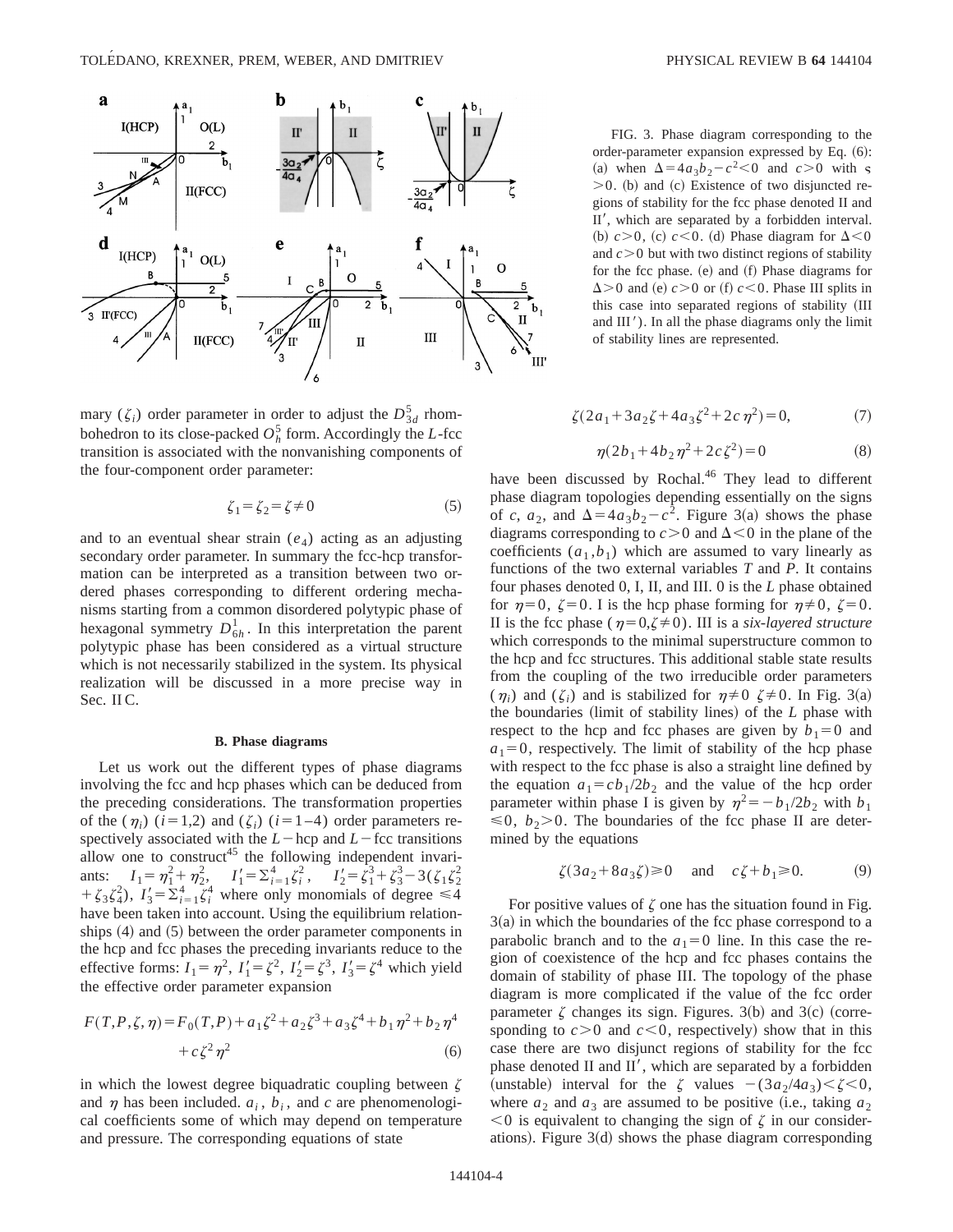to the same conditions  $(c>0,\Delta<0)$ , as in Fig. 3(a), but with two distinct regions of stability for the fcc phase denoted II and  $II'$  which are separated by phase III. Note that phase  $II'$ occupies a region of the  $(a_1b_1)$  plane which is adjacent to phase II. Therefore a first-order anti-isostructural transition II-II' corresponding to a change in the sign of  $\zeta$  can occur. Figures. 3 $(e)$  and 3 $(f)$  represent the possible phase diagrams in which the conditions  $(\Delta > 0, c > 0)$  and  $(\Delta > 0, c < 0)$ hold, respectively. One can see that for such conditions phase III may also split into separated regions of stability determined by different signs of  $\zeta$ . The effective coupled order parameter expansion given by Eq.  $(6)$  has the simplest form which can be taken for describing the phase diagrams associated with the  $(\eta_i)$  and  $(\zeta_i)$  order parameters. More complex expansions can be assumed that would produce different topologies of the theoretical phase diagrams. Considering for example, a sixth degree term in  $\eta$  (i.e., a first-order *L*-hcp transition) may lead to a situation in which phase III becomes unstable and only a direct fcc-hcp transition takes place. Some of the qualitative features of the phase diagrams shown in Fig. 3 correspond, however, to specific properties of the fcc-hcp transition. In particular Fig.  $3(a)$  shows that the region of coexistence of the two phases varies with decreasing values of  $a_1$  and  $b_1$ , i.e., the discontinuous character of the transition changes with temperature and pressure and may reach as it is observed in some fcc-hcp transformations, a weakly first-order regime. A six-layered structure between the fcc and hcp structure and the antiisostructural phases  $(II'$  and  $III'$ ) are further remarkable features of the phase diagrams represented in Fig. 3.

### **C. Stacking faults and domain structure**

From our proposed approach to the fcc-hcp transition one can deduce that the fcc and hcp structures are intrinsically faulted. There are two different origins for the stacking faults. One type of stacking fault which is symmetry induced and independent of temperature results form the existence of antiphase and orientational domains which occur at the *L*-hcp and *L*-fcc transitions. Another type of (temperature dependent) stacking fault relates to the ordering character of the order parameters. Let us first analyze the stacking faults associated with the domain texture of the phases. At the *L* -hcp transition the point group symmetry  $(D_{6h}^1 \rightarrow D_{6h}^4)$  is not modified but one has a sixfold decrease of the translational symmetry expressed by Eq.  $(2)$ . Therefore antiphase domains are created which transform into one another by the translations lost at the transition. Table I lists the equilibrium values of the two-component order parameter ( $\eta_1 \eta_2$ ) for each of the six types of antiphase domains  $\lceil \text{column (b)} \rceil$  as well as the possible sequences of layers corresponding to each type of domain  $\lceil \text{column}(c) \rceil$ . For example, the first domain  $(\eta - \eta)$  implies a layer sequence of the type  $\cdot \cdot$  $\cdot$ *CBCB* $\cdot \cdot \cdot$  whereas the domain  $(-\eta \eta)$  yields the sequence •••*BCBC*•••. The symmetry operators which transform the antiphase domain denoted 1 into the other antiphase domains are listed in column  $(d)$ . The domain texture in the hcp phase must be compatible with the atomic packing. This excludes certain contacts between the domains that would generate sequences

TABLE I. Antiphase domains corresponding to the *L*-hcp transition. (b) Equilibrium values of the two-component orderparameter ( $\eta_1, \eta_2$ ) for each of the six types of antiphase domains numbered in column (a). (c) Sequence of layers corresponding to each type of domain. (d) Symmetry operations transforming the domain 1 into the other domains.  $\omega = \exp\{i\pi/3\}$ ,  $\varepsilon = \exp\{2i\pi/3\}$ .

| (a)            | (b)                                | (c)         | (d)                    |
|----------------|------------------------------------|-------------|------------------------|
|                | $\eta - \eta$                      | CBCB        | ${C_1 000}$            |
| 2              | $-\eta \eta$                       | BCBC        | ${C_1 c_L}$            |
| 3              | $\epsilon \eta \quad \omega \eta$  | ABAB        | ${C_1 a_L}$            |
| $\overline{4}$ | $\omega^* \eta \varepsilon^* \eta$ | <b>BABA</b> | ${C_1 a_L+c_L}$        |
| 5              | $\varepsilon^* \eta \omega^* \eta$ | ACAC        | $\{C_1   -a_L\}$       |
| 6              | $\omega \eta \varepsilon \eta$     | CACA        | $\{C_1   -a_L + c_L\}$ |

of the type *AA*, *BB*, or *CC*. Therefore, the number of allowed contacts is limited. Using the standard notation<sup>47</sup> which labels *h* a hexagonal layer having an identical surrounding  $(e.g., B \in ABA)$  and *c* a hexagonal layer having a nonsymmetrical surrounding  $(e.g., B \text{ in } ABC)$  one finds two sorts of possible contacts •••*hhhchhh*••• and •••*hhhcchhh*••• which both correspond to *deformation* stacking faults.<sup>47</sup>

At the *L*-fcc transition the underlying change in the pointgroup symmetry  $(D_{6h} \rightarrow D_{3d})$  and the corresponding threefold multiplication of the *L* unit cell lead to two different types of domains: (i) *two* orientational domains transforming into one another by the lost sixfold rotation and (ii) *three* antiphase domains. Table II lists the six different types of domains and the corresponding equilibrium values of the four-component order-parameter  $(\zeta_i)$ . In column (c) of Table II one finds the layer sequences associated with each domain e.g.,  $\cdots ACBACB \cdots$  for  $(\zeta, \zeta, 0, 0)$  and  $\cdots BACBAC \cdots$ for  $(\varepsilon,\zeta,\varepsilon^*,\zeta 0,0)$ . Column (d) indicates the symmetry operators which transform the first domain into the others.

As for the *L*-hcp transition the contacts between the domains in the fcc structure must preserve the atomic close packing. At variance with the hcp structure one finds two types of stacking faults:  $(1)$  deformation-type stacking faults resulting from the contact between for example, the domains denoted 1 and 3 in Table II. It gives the layer stacking

TABLE II. Antiphase and orientational domains corresponding to the *L*-fcc transition. (a) Numbering of the domains. (b) Equilibrium values of the four-component order parameter  $(s_1, s_2, s_3, s_4)$ for each domain. (c) Layer sequences associated with each domain. ~d! Symmetry operations transforming the first domain into the others.  $\varepsilon = \exp\{2i\pi/3\}$ .

| (a)            | (b)                                   | (c)           | (d)                 |
|----------------|---------------------------------------|---------------|---------------------|
|                | $\varsigma \varsigma 0$               | ACBACB        | ${C_1 000}$         |
| 2              | $\epsilon$ s $\epsilon$ *s 00         | <b>BACBAC</b> | ${C_1 b_L}$         |
| 3              | $\varepsilon^*$ s $\varepsilon$ s 0 0 | CBACBA        | $\{C_1   -a_L\}$    |
| $\overline{4}$ | 0055                                  | ABCABC        | $\{\sigma_z 000\}$  |
| 5              | $2*3$ 23 0 0                          | CABCAB        | $\{\sigma_z a_L\}$  |
| 6              | $00\,\varepsilon$ *s $\varepsilon$ s  | <b>BCABCA</b> | $\{\sigma_z 2a_L\}$ |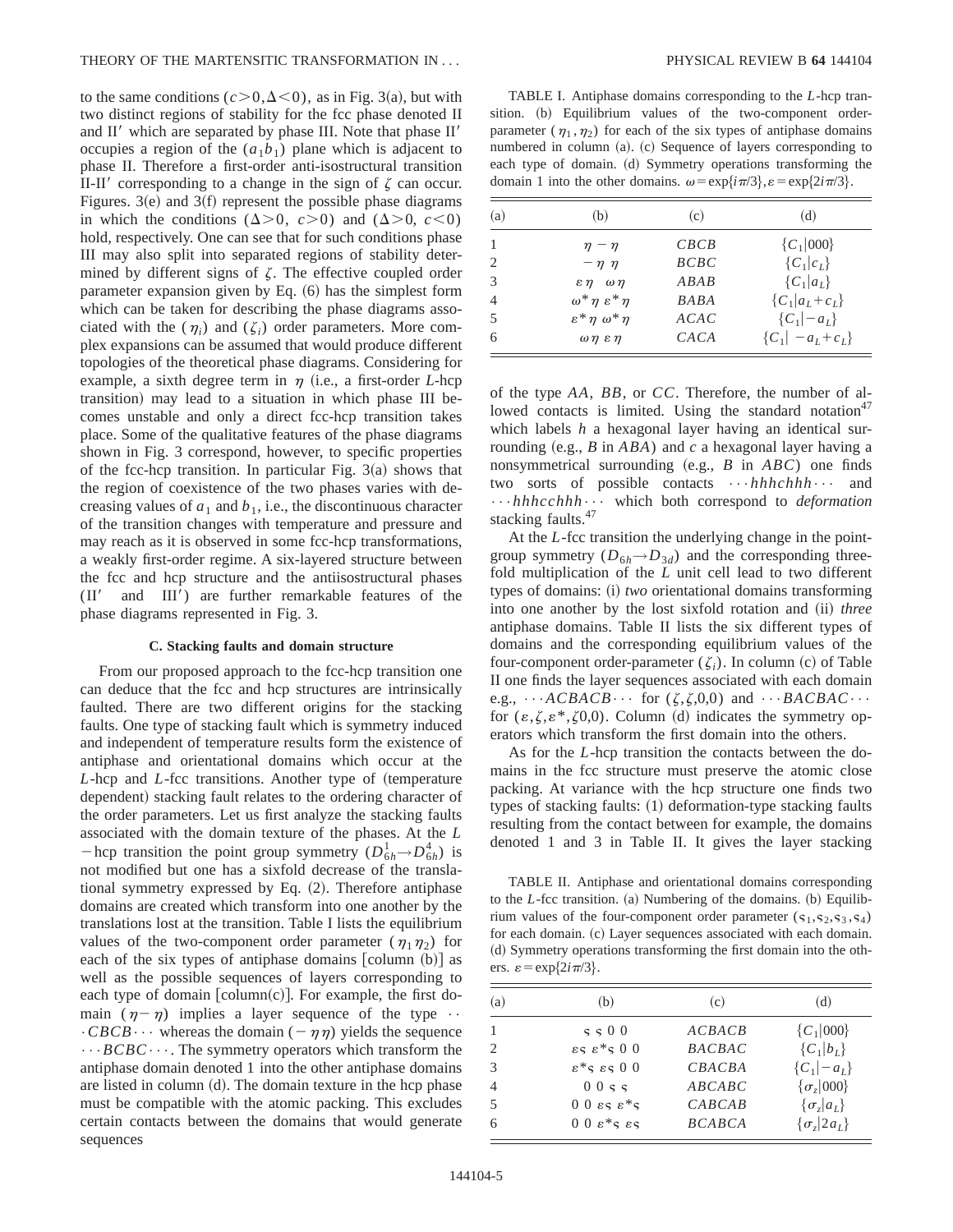•••*ACBABACB*••• corresponding to •••*ccchhccc*•••  $(2)$  Twining (growth) stacking faults due, for example, to the contacts between the domains denoted 1 and 4. The layer sequence is in this case  $\cdots ACBABCABC\cdots$  corresponding to •••*ccchccc*•••.

Accordingly the domain structure and the structure of the domain walls lead to intrinsically faulted hcp and fcc structures the distribution of stacking faults being symmetry induced. These stacking faults are independent from temperature, i.e., they cannot be annihilated by external fields (aging, annealing, etc.) and give rise to a single domain, since we deal with a probabilistic mechanism with no conjugated field. Another type of temperature-dependent defects can be found in the close-packed fcc and hcp structures originating in the nonmaximal character of the order parameters which is inherent to the assumed ordering-type mechanism. In the disordered polytype structure each close-packed layer corresponds to a stacking fault. The ordering process leading to the hcp and fcc structures can be characterized by the number

$$
\Delta = 1 - \frac{N_d}{N},\tag{10}
$$

where *N* is the total number of close packed layers and  $N_d$  is the number of stacking faults.  $N_d/N$  represents the concentration of stacking faults and one has  $\Delta=0$  in the disordered polytype structure and  $\Delta=1$  in the ideal close packed structures. Intermediate states correspond to  $0<\Delta<1$ . The value of  $\Delta$  at a given temperature and pressure is determined by the number of defects. Far from the transition within the close packed phases, the asymptotic value of  $\Delta$  will reflect the symmetry induced type of stacking faults. Close to the transition  $\Delta$  accounts as well for the temperature dependent defects. In the following subsection we formalize such considerations in the framework of a phenomenological description of the ordering of close-packed structure which is inspired by a model of segregation in complex fluids.<sup>48</sup> This will give a more realistic picture of the parent polytype structure assumed in our approach.

# **III. SEGREGATION PROCESS TO CLOSE PACKED STRUCTURES**

Let us consider the transformation from the melt to a structure formed by stacked hexagonal layers. The symmetry of the isotropic liquid is the extended Euclidean group  $\tilde{E}_3$  $=$  *O*(3) $\times$ *R*<sup>3</sup> where *O*(3) is the full orthogonal group and *R*<sup>3</sup> is the three-dimensional group of continuous translations. The IR's of  $\tilde{E}_3$  are spanned by the basis functions<sup>49</sup>

$$
\Phi_{\mathbf{k}_j}^{\pm m}(r,\theta,\varphi) = e^{i\mathbf{k}_j \cdot \mathbf{r}} \cdot Y_m^l(\theta,\varphi),\tag{11}
$$

where the  $\mathbf{k}_i$  are the infinite set of wave vectors ending on a sphere of given radius  $|\mathbf{k}_i|$  and transforming into one another by the symmetry operators of  $O(3)$ . The  $Y_m^l$  ( $m = -l, \ldots,$  $+1$ ) are the spherical harmonics of order *l*. The infinitedimensional IR's of  $\tilde{E}_3$  are denoted  $D^{mkj}$ . For given *m* two

conjugated functions  $\Phi_{\mathbf{k}_j}^{\pm m}$  are needed to construct a real (physically irreducible) representation.

Let  $\rho_0(\mathbf{r})$ =const be the probability density of atoms in the isotropic state and  $\rho_{s}(\mathbf{r})$  the corresponding probability density in a segregated state. The increment  $\delta \rho = \rho_s(\mathbf{r})$  $-\rho_0(\mathbf{r})$  can be expanded on the  $\Phi_{\mathbf{k}_j}^{\pm m}$ :

$$
\delta \rho(\mathbf{r}) = \sum_{\mathbf{k}_j} \eta^{m\mathbf{k}_j} \cdot \Phi_{\mathbf{k}_j}^{\pm m}(r, \theta, \varphi). \tag{12}
$$

The coefficients  $\eta^{m,k_j}$  define the components of the infinite-dimensional order-parameter associated with the transition between the isotropic liquid and a segregated state. Since the transition corresponds to an ordering mechanism the  $\eta^{m,k_j}$  necessarily transform as the IR denoted  $D^{0k_j}$ , i.e., they correspond to the set  $\{\eta^{0k_j}\}$  (denoted hereafter as  $\{\eta_{\mathbf{k}_j}\}\)$ . This results from the following arguments: Any IR of  $\widetilde{E}_3$  is constructed from a small IR ( $\tau_1$ ) associated with the invariance group of one branch (say  $\mathbf{k}_1$ ) of the star  $\mathbf{k}_1^*$  which is  $G_{\mathbf{k}_1} = SO(2)$ .<sup>50</sup> Since the "unit cell" of the parent isotropic state is reduced to a single atom which is invariant under all the symmetry operations of  $\tilde{E}_3 \tau_1$  will necessarily coincide for an ordering mechanism,51,52 with the *identity* IR of *SO*(2) corresponding to  $m=0$ .  $D^{0k_j}$  is spanned by the basis functions  $\Phi_{\mathbf{k}_j}^{\vec{0}} = Y_0^0 \cdot e^{i\mathbf{k}_j \cdot \mathbf{r}}$  where the arbitrarily oriented wave-vectors  $\mathbf{k}_i$  belong to the same star. It follows immediately that the *n*th power invariants of the order-parameter components  $I_n(\eta_{\mathbf{k}_j})$  correspond to products of the basis functions determined by the conditions  $\sum_{i=1}^{n} \mathbf{k}_i = 0$ . Therefore the variational free-energy density  $F(\eta_{k_j})$  associated with the transition from the isotropic state will contain invariants of all powers *n* except the linear invariant  $I_1(\eta_{k_j})$ which has been implicitly excluded from Eq.  $(12)$  by assuming a lowering of symmetry when going from the isotropic to the segregated state. In particular (one or two) cubic invariants will be present. Hence the transition to the segregated state is necessarily first order except essentially at an isolated point of the phase diagram (Landau point) where the coefficient of the (single) cubic invariant vanishes identically.

Depending on the number of nonvanishing independent  $\mathbf{k}_i$ and on the respective equilibrium values of the  $\eta_{k_j}$  different segregated phases can be stabilized below the isotropic state whose symmetries correspond to subgroups of *G* of  $\tilde{E}_3$ . Figure 4 show the orientation of the wave vectors involved in the formation of the hcp and fcc structures from the melt. Hence the hcp structure requires three independent wavevectors of equal lengths  $|\mathbf{k}_j|=3\sqrt{3}$  pertaining to a twelve arms irreducible star $43,45$  with the following orientations in the hexagonal reciprocal space shown in Fig. 4.  $\mathbf{k}_1 / / [\overline{4}, 4, 1]$ , **k**<sub>2</sub> //[0,4,1], **k**<sub>3</sub> //[4,0,1], **k**<sub>4</sub> //[4,4,1<sup> $\overline{1}$ </sup>, **k**<sub>5</sub> //[0,4,1<sup> $\overline{1}$ </sup>, **k**<sub>6</sub> //[ $\overline{4}$ ,0, $\overline{1}$ ], and **k**<sub>*i*+6</sub> = **k**<sub>*i*</sub> (*i* = 1 – 6). The twelve components of the corresponding order-parameter fulfil the equilibrium relationships  $\eta_{\mathbf{k}_i} = \eta_{\mathbf{k}}$  (*i*=1-12) which gives rise to the effective free-energy density, associated with the isotropic-hcp transformation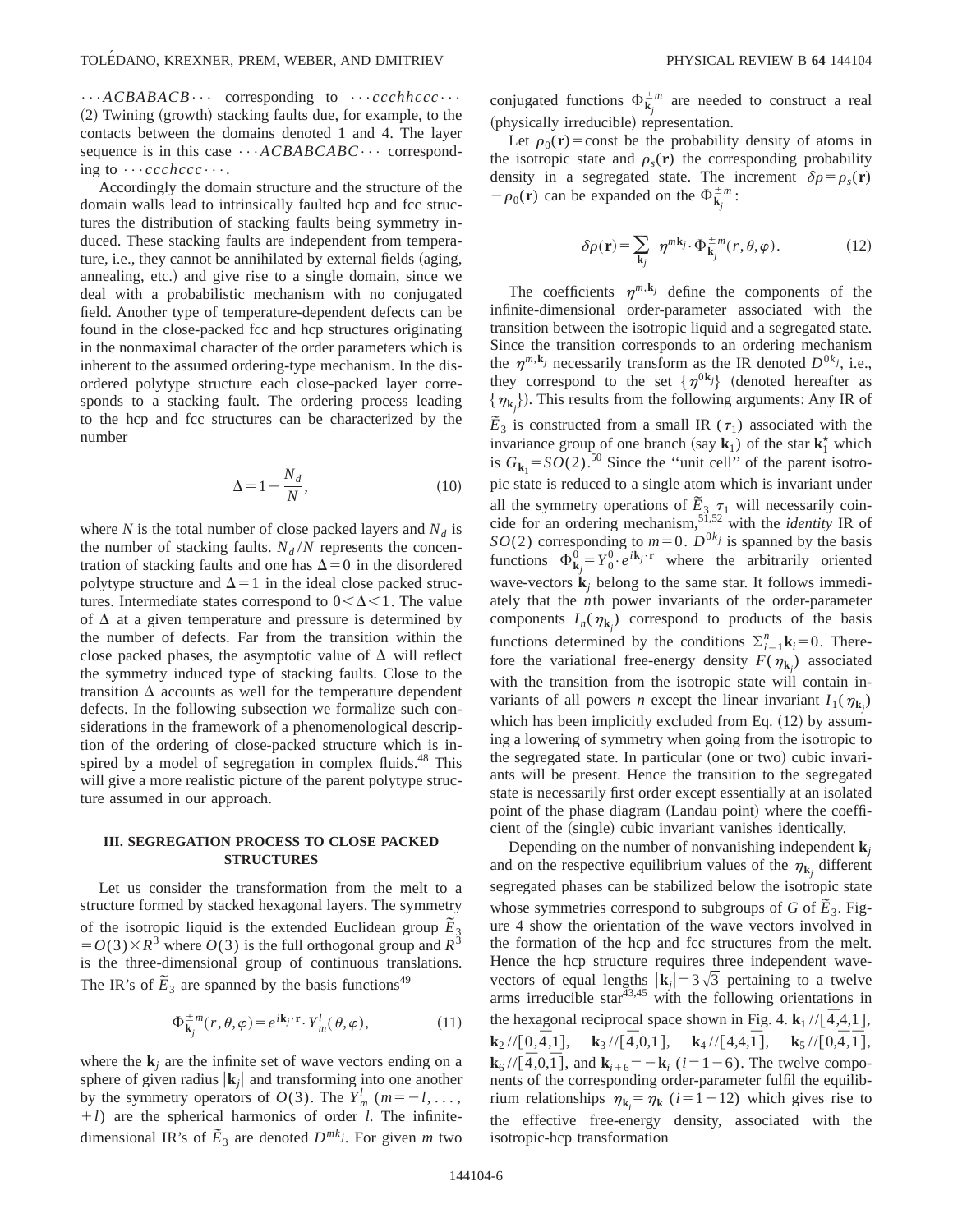

FIG. 4. Orientation of the wave-vectors involved in the formation of the hcp and fcc structures from the melt in projection on the (001) hexagonal reciprocal lattice plane.

$$
F(\eta_{k}) = a_{1} \eta_{k}^{2} + a_{2} \eta_{k}^{3} + a_{3} \eta_{k}^{4} + \cdots
$$
 (13)

The segregation of a fcc structure involves an eight-armed star whose branches are **k**<sub>1</sub>, **k**<sub>2</sub>, **k**<sub>3</sub>, **k**<sub>6</sub>//[ $\overline{4}, \overline{4}, \overline{1}$ ],  $\mathbf{k}_{8}$  //[0,4, $\overline{1}$ ],  $\mathbf{k}_{9} = -\mathbf{k}_{3}$ ,  $\mathbf{k}_{13} = [0,0,3]$ , and  $\mathbf{k}_{14} = -\mathbf{k}_{13}$ . One has again for the eight components of the corresponding order-parameter:  $\eta_{\mathbf{k}_i} = \eta_{\mathbf{k}}$  (*i* = 1 – 8), i.e. the free-energy density associated with the formation of a fcc structure from the melt has the same effective form expressed by Eq.  $(13)$ .

The ordering process which leads to the formation of hcp and fcc structures proceeds via the formation of lamellas  $(p$ lates) of different thickness<sup>53</sup> with a progressive coalescence of the neighboring lamellas. One can therefore infer the existence below the melt of segregated regions in which the layers form short range sequences  $(e.g., \text{ hep or fcc} se$ quences) alternating with nonsegregated regions in which the layers are randomly stacked (disordered polytypes). Let us denote  $\xi_k$  the normalized probability for a given layer to be in a segregated region in the direction defined by the **k** vector and assume the order-parameter  $\eta_k$  to be a function of  $\xi_k$ . The explicit form for  $\eta_k(\xi_k)$  for a given segregated structure, can be obtained by minimizing the thermodynamic potential

$$
\int \{F[\,\eta_{\mathbf{k}}(\xi_{\mathbf{k}})] + g(\nabla \,\eta_{\mathbf{k}})^2\}d\xi_{\mathbf{k}},\tag{14}
$$

where the integral is over a volume in the  $\xi_{\mathbf{k}}$  space. *F* is the free-energy density given by Eq.  $(13)$  and the Ginzburg *g*-invariant accounts for the fluctuations of  $\eta_k$  with respect to  $\xi_{\mathbf{k}}$ . One gets the equation of state

$$
g\frac{d^2\eta_{\mathbf{k}}}{d\xi_{\mathbf{k}}^2} = a_1\eta_{\mathbf{k}} + \frac{3}{2}\eta_{\mathbf{k}}^2 + 2a_3\eta_{\mathbf{k}}^3 + \cdots
$$
 (15)

When the right-hand expansion is restricted to the third power Eq.  $(15)$  coincides with the general elliptic equation<sup>54</sup> which can be solved exactly<sup>55</sup>. More generally the bifurcation from the solution  $\eta_k(0)=0$  which corresponds to the isotropic state, to the solution  $\eta_k(\xi_k) \neq 0$  corresponding to a fully or partially segregated state can be obtained by linearizing Eq. (15) around the value  $\eta_k(0)=0.5^6$  One gets the second-order linear differential equation



FIG. 5. Phase diagram corresponding to the equation of state  $(18)$  showing the topology of the partially and fully ordered closepacked states below the melt.

$$
g\frac{d^2\eta_{\mathbf{k}}^*}{d\xi_{\mathbf{k}}^2} = a_1^* \eta_{\mathbf{k}}^*,\tag{16}
$$

where  $\eta_k^*$  is the eigenfunction corresponding to the eigenvalue  $a_1^*$  at which the solution  $\eta_k(\xi_k) \neq 0$  branches off the solution  $\eta_k(0)=0$ . Taking into account the boundary conditions defining the initial isotropic state  $[\eta_k(0)=0]$  and the fully segregated (ordered) state  $[\eta_k(1)=1]$  one finds the asymptotically exact solution,<sup>56</sup> in the vicinity of  $a_1 = a_1^*$ which is expressed as

$$
\eta_{\mathbf{k}}(\xi_{\mathbf{k}}) = \eta_{\max}^{\mathbf{k}} \left| \sin \frac{\pi}{2} \xi_{\mathbf{k}} \right|,\tag{17}
$$

where the amplitude  $\eta_{\text{max}}^{\mathbf{k}}$  is to be determined by the nonlinear terms in Eq.  $(15)$  and depends on the coefficients *g*,  $a_1$ ,  $(a_1^*)$ ,  $a_2$ ,  $a_3$ , ... . The periodic dependence expressed by Eq.  $(17)$  has two levels of interpretation in terms of the crystal structure. It shows on the one hand, that in the ordering process the crystal stratifies periodically forming successive stacked regions in which on the other hand, there is a sinusoidal-type variation from partially ordered to fully ordered subregions. Introducing the function  $\eta_k(\xi_k)$  given by Eq. (17) in the effective free-energy density  $F(\eta_k)$  one gets by minimizing *F* with respect to  $\xi_k$  the equation of state

$$
\eta_{\mathbf{k}} \frac{\partial \eta_{\mathbf{k}}}{\partial \xi_{\mathbf{k}}} (a_1 + 3 \eta_{\mathbf{k}} + 4 a_3 \eta_{\mathbf{k}}^2) = 0.
$$
 (18)

In addition to the isotropic (disordered) state ( $\eta_k$  $=0$  for  $\xi_k=0$  one obtains the fully segregated (ordered) state for  $\partial \eta_k / \partial \xi_k = 0$ , i.e., for  $|\cos(\pi/2)\xi_k| = 0$  which yields  $\xi_k = 1$ . The partially segregated state corresponds to the equilibrium values  $\eta_k$ :

$$
\eta_{\mathbf{k}}^e \approx \sin\frac{\pi}{2}\xi_{\mathbf{k}}^e = -\frac{3a_2 \pm (9a_2^2 - 32a_1a_3)^{1/2}}{8a_3}.\tag{19}
$$

In contrast to the fully ordered state which coincides with a fixed limit value of  $\xi_k^e = 1$  the  $\xi_k^e$  values associated with partially ordered regions vary with the phenomenological coefficients of the free-energy density, i.e., they vary with temperature and pressure.

Figure 5 shows the phase diagram associated with the equation of state  $(18)$  assuming that  $a_3$  is positive. Thus, the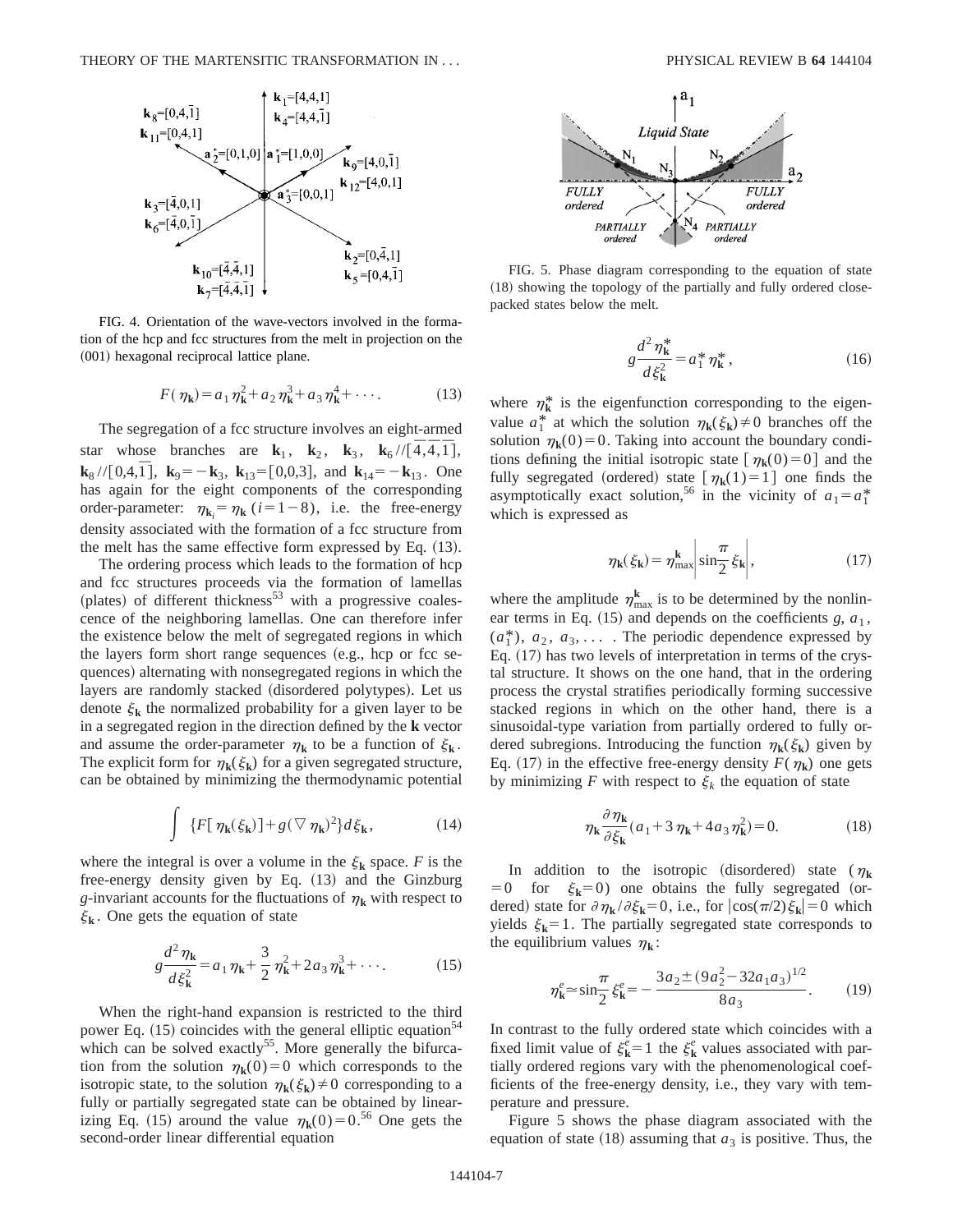partially and fully segregated (ordered) states which display an identical (e.g., hcp or fcc) symmetry are separated by lines of topological transformations which are determined by the property that the probability  $\xi_k$  reaches its maximal value  $\xi_k = 1$ . The two partially and fully ordered states bounding such lines can be reached from the isotropic state across first order transition lines and meet at a three-phase point denoted  $N_1$  (or  $N_2$ ) in Fig. 5. Note that close to the Landau point  $N_3$ the isotropic to ordered state transformation is weakly first order. Note also that each segregated region possesses a symmetric analog corresponding to an opposite sign for  $\eta_k(\xi_k)$ , i.e., each stable state has an anti-isostructural analog. The existence of antiisostructural states has been already noted in the phase diagrams of Figs.  $3(b)$ ,  $3(c)$ , and  $3(d)$ .

From the preceding results one can infer a qualitative scheme for the segregation process leading to the formation of close-packed structures below the melt. In the partially ordered state shown in Fig. 5 the crystal is organized in a periodic array of stacked domains in which lamellas of ordered (hcp or fcc) structure are surrounded by disordered sequences of close packed polytypes. On cooling and approaching the fully ordered state the fraction of disordered sequences of layers reduce in each domain increasing the thickness of the lamellas, and simultaneously the neighboring domains tend to coalesce. At the topological transition the fusion of the domains is achieved and the phase is formed by an ordered close packed structure. This picture provides a justification and an interpretation of the disordered polytype structure which has been assumed from symmetry considerations (Sec. IIA) to be the parent structure for the fcc and hcp structures. Let us stress that for a realistic description of the close packed structures the picture has to be completed by taking into account the existence of stacking faults as discussed in Sec. II C.

Consequently the fcc-hcp transformation will be favored if the system is in the partially ordered state since the coherency stresses between the two structures will be reduced. In contrast the transformation will take place more abruptly when approaching the fully ordered state. This is attested by the form of the region of coexistence between the fcc and hcp structures found for example in  $La<sub>2</sub>$ ,  $57$  Pr,  $58$  and Nd<sup>59</sup> which merges at high temperature and enlarges at low temperature, going from weakly first-order to a strongly firstorder regime. To our knowledge the fcc-hcp transformation in 4He is the only counterexample to such a behavior, i.e., the region of coexistence between the two phases becomes more narrow on cooling from about 30 to 14 K as found by Frank and Daniels.<sup>60,61</sup> However, this exception can be explained by the Nernst principle as assumed by these authors.

## **IV. THE MARTENSITIC TRANSFORMATION IN COBALT**

In this section we show that the fcc-hcp martensitic transformation in cobalt provides a concrete illustrative example of the general considerations developed in Sec. II. The essential experimental features of the transformation are interpreted in terms of its reordering and reconstructive characters.

#### **A. Specific features of the transformation in Co**

The hcp( $\alpha$  or  $\varepsilon$ )  $\rightarrow$  fcc( $\beta$  or  $\gamma$ ) transformation in Co takes place around  $T_m$ =695 K at ambient pressure more than one thousand degree below the melting transition  $(T_f)$  $=1768$  K).<sup>1,2</sup> With increasing pressure up to above 70 GPa, the hcp-fcc transition line remains almost parallel to the melting line.<sup>7</sup> The fact that the fcc structure is always stable above the hcp structure has been attributed to the presence of magnetism which favors the hcp phase as a ground state. $62,63$ Despite the loss of group-subgroup relationship between the symmetries of the phases which typifies reconstructive phase  $transitions<sup>64</sup>$  the transition in Co has a weakly discontinuous (first-order) character. This is attested by the small jump in enthalpy  $(\Delta h \sim 113 \text{ cal mol}^{-1}$  on heating<sup>65</sup>) and volume  $(\Delta V/V = 0.329\%)^{16}$  involved at  $T_m$  and by a relatively small hysteresis of about 20 K at ambient pressure.<sup>65</sup> It is also reflected in the close relationship between the structural features of the two phases,  $10,66$  namely, (1) the distance between the close packed planes varies only by about 0.3% at  $T_m$ both structures displaying the almost ideal close packed rate  $c/a \approx 1.623$ , (2) the same atomic coordination exists for the first and second nearest neighbors, and  $(3)$  the fcc and hcp lattices reversibly connect with the epitaxial relationships  $(111)_{\text{fcc}}$ //(001)<sub>hcp</sub> and  $[11\overline{2}]_{\text{fcc}}$ // $[120]_{\text{hcp}}$ .

The main distinctive feature of the transformation in Co is the strong asymmetry of the fcc→hcp and hcp→fcc thermodynamic paths which manifests in the following properties: (i) The average value of the transformation enthalpy is different on heating  $(113 \text{ cal mol}^{-1})$  and cooling (84 cal mol<sup>-1</sup>).<sup>65</sup> (ii) The hcp→fcc transformation is always complete but the reverse fcc→hcp transformation is incomplete: even at room temperature weak reflections of the fcc structure are still present. (iii) The dhcp  $\varepsilon'$  phase found at high pressure $\theta$  is stabilized on quenching the fcc phase but not on heating the hcp phase. (iv) The disorder behavior of hcp and fcc Co differ greatly.<sup>24</sup> The fcc phase just above  $T_m$ is well ordered. In contrast a stacking disorder is always present in the hcp phase even during the early stages of the transformation. This is attested by the observation of diffuse streaks along the  $\lceil 10<sub>s</sub> \rceil$  hcp direction which are not detected in the fcc structure. $^{24}$  Analysis of the Debye-Waller factor reveals no anomaly in the hcp phase but an increase of the atomic square amplitude in the fcc phase on approaching  $T_m$ from above.<sup>21</sup> $(v)$  The fcc and hcp precursor regimes are also different.<sup>24</sup> In the hcp phase small but distinct preformed cubic lamellae with a volume ratio of  $1/100$  (fcc/hcp) exist far below  $T_m$  and start to grow at 20 K below  $T_m$ . Some ten degrees above  $T_m$  small hcp ordered packets exist which do not survive above the hysteresis region. $24$  Independently from the cubic domains the  $c_{44}$  hexagonal elastic constant decreases some 50 K below  $T_m$  by above 27%,<sup>19</sup> but the corresponding fcc constant  $\left[\frac{1}{3}(c_{11}-c_{12}+c_{44})\right]$  shows no equivalent. $21$ 

Other intriguing features of the transformation in Co are:  $(1)$  the form of the specific heat anomaly which shows a sharp increase from both sides of  $T_m$  with almost the same slope,<sup>67</sup> at variance with the current shape of  $c_p$  found at first-order transformations.<sup>64</sup> (2) The absence of soft mode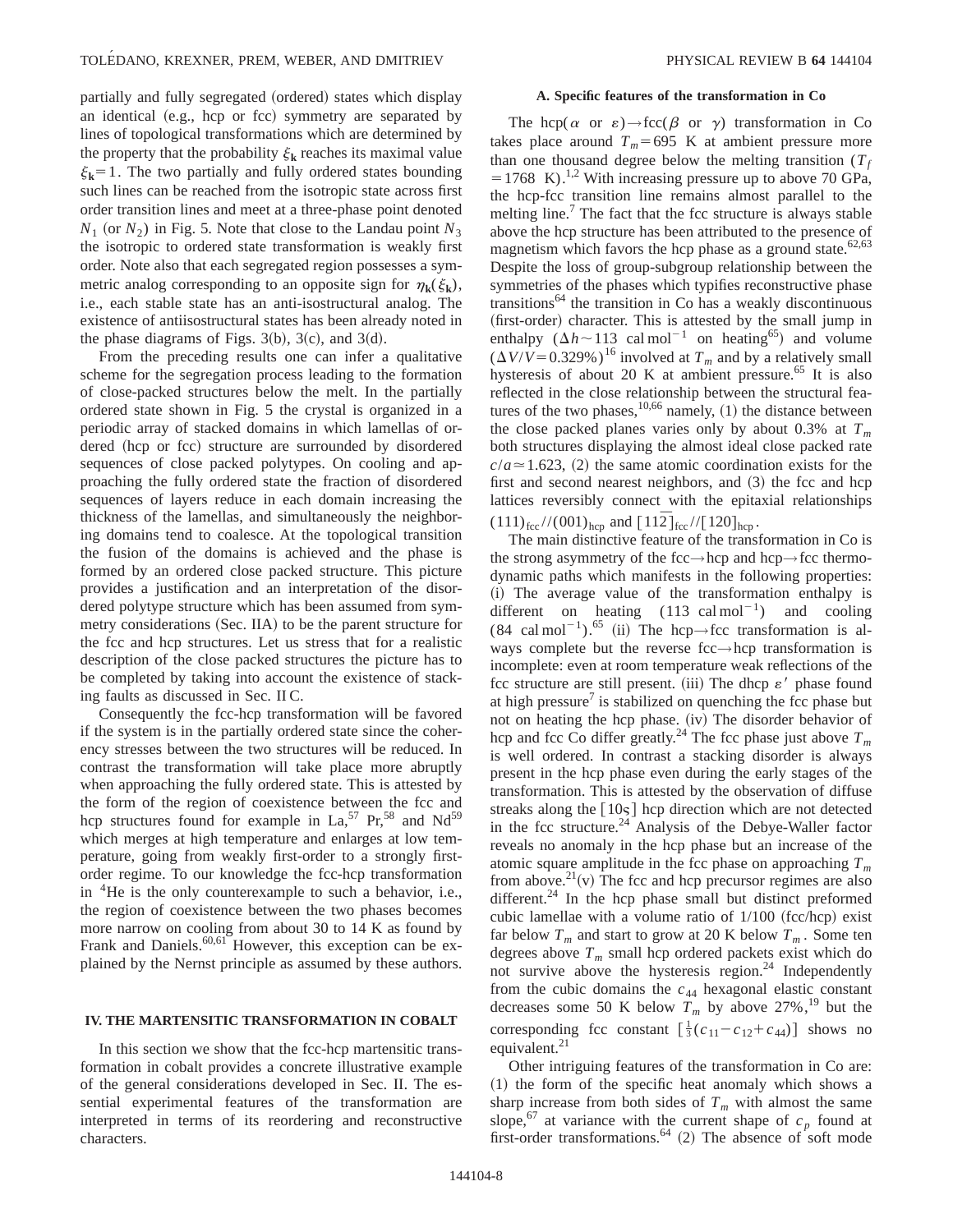behavior<sup>64</sup> when approaching  $T_m$  from the fcc or hcp sides despite the  $c_{44}$  anomaly, which is accompanied by an increase of the internal friction<sup>68</sup> and a simultaneous decrease of the entire branch of transverse acoustic vibration corresponding to the mode. In the following subsections we give a unified description of the preceding properties in the framework of the theoretical model developed in Sec. II.

## **B. Asymmetry of the interphase region**

The fcc-hcp transformation has been assumed in Sec. II A to take place between two differently ordered structures corresponding to the distinct set of effective order-parameter components:  $(\eta,-\eta)$  for the hcp phase and ( $\varsigma$ , $\varsigma$ ,0,0) for the fcc phase. As shown recently for reconstructive transformations between  $SiO<sub>2</sub>$  polymorphs<sup>69</sup> when two adjacent phases are associated to distinct subgroup symmetries of a parent phase their interphase is asymmetric. Furthermore, if one considers a thick phase boundary, i.e., not reduced to one or two layers, there exists a surface  $S_m$  inside the phase boundary which coincides with a minimal deformation. Therefore the volumes of the phases on each side of  $S_m$  will be different and possess the respective symmetries of the phases. On the other hand, since at the surface  $S_m$  one shifts from one to another set of order-parameter components  $(\eta,-\eta)$  $\rightarrow$ (s,s,0,0), the symmetry of the  $S_m$  surface will correspond to a cross section of the parent phase.

The preceding picture applies to the fcc-hcp transformation in Co. It is consistent with the difference of fcc and hcp volumes involved in the region of coexistence of the two phases which is much larger on the hcp side than on the fcc side. The  $S_m$  surface has in Co the simple hexagonal symmetry  $D_{6h}^1$  of the disordered polytype structure and the phase boundary between the hcp and fcc interphase volumes should be macroscopically distorted by the shear strain  $e_{xy}$ required for the formation of the fcc close-packing but not for the hcp structure.

#### **C. Specific heat anomaly**

Since the transformation occurs between two differently ordered structures the order-parameter moduli corresponding to the hcp and fcc phases fulfill the conditions

$$
\frac{\eta}{\eta_{\text{max}}^k} = \frac{s}{s_{\text{max}}^k} = 1,\tag{20}
$$

where  $\bf{k}$  is the wave vector corresponding to the  $\Gamma A$  direction in the hexagonal Brillouin zone and to the  $\Gamma L$  direction in the cubic Brillouin zone. Therefore the temperature dependence of the effective order-parameter associated with the direct fcc-hcp mechanism will display a steplike behavior represented in Fig.  $6(a)$ . Such behavior is typical of reconstructive transitions between fully ordered phases.<sup>64</sup> From the conditions  $(20)$  one can deduce that the specific heat  $c_p$  $= -T(\partial^2 F/\partial T^2)_p$  where *F* is given by Eq. (7) has the same expression on both sides of  $T_m$ :  $c_p^{\text{hcp}} = c_p^{\text{fcc}} =$  $-T(\partial^2 F_0 / \partial T^2)_p$ . Therefore  $(\Delta c_p)_{T=T_m} = 0$ , i.e., no jump of the specific heat takes place at the transition. This is in con-



FIG. 6. Temperature dependence of (a) the order parameter and (b) the specific heat  $c_n$  across a transition between fully ordered hcp and fcc states. (c) Specific heat anomaly measured at the fcc-hcp transformation in cobalt from Ref. 67.

trast with the upward jump found for  $\Delta c_p$  on cooling at firstand second-order transitions between group-subgroup related phases.<sup>45</sup> On the other hand, assuming  $a_1 = a_0(T - T_{c_1})$  and  $b_1 = b_0(T - T_{c_2})$  in Eq. (6) where  $a_0$  and  $b_0$  are positive constants one finds a finite discontinuity of the entropy  $S=$  $-\partial F/\partial T$  at  $T_m$  which on cooling is given by

$$
S_{\text{fcc}} - S_{\text{h}_{\text{cp}}} = b_0 (\eta_{\text{max}}^{\mathbf{k}})^2 - a_0 (\varsigma_{\text{max}}^{\mathbf{k}})^2. \tag{21}
$$

Accordingly<sup>70</sup>  $c_p(T)$  will display a narrow  $\delta$ -shaped peak at  $T_m$  as shown in Fig. 6(b). The two preceding properties of the specific heat ( $\Delta c_p = 0$  and  $\delta$ -shaped peak at  $T_m$ ) have been shown<sup>64</sup> to constitute a typical signature of reconstructive transformations. Such properties are well illustrated by the experimental curve found for  $c_p(T)$  in cobalt<sup>67</sup> which is reproduced in Fig.  $6(c)$ .

#### **D. Degree of order in the fcc and hcp structures**

The antiphase and orientational domains associated with a transition from a disordered polytype structure to hcp and fcc structures are listed in Tables I and II. It has been stressed  $(Sec. \tIIC)$  in our description of the ordering process to close packed structures that the preceding transitions should occur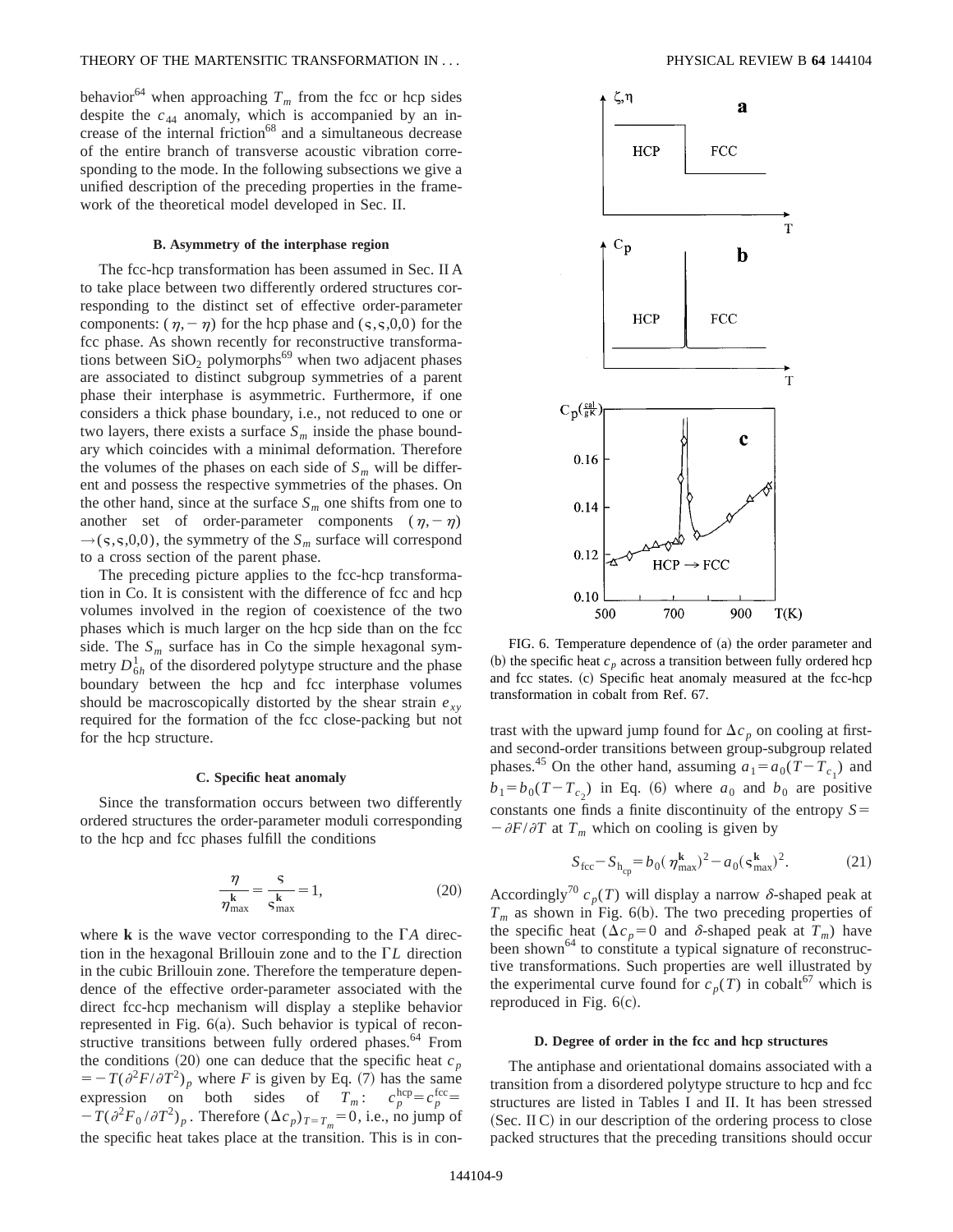

FIG. 7. (a) and (b): Two among the four cubic orientational domains within the hcp structure formed by *BCBCBC*••• sequences of hexagonal close packed planes in the cubic framework and corresponding to the  $[0001]$  hexagonal direction.  $(c)$ – $(e)$  Three antiphase domains in the hcp structure associated with one cubic domain and corresponding to  $ABAB \cdots$  (c),  $ACAC \cdots$  (d), and  $CBCB \cdots$  (d) sequences. (f) One of the three type of antiphase domains formed at the hcp→fcc transformation and corresponding to the  $ABCABC\cdots$  sequence of planes.

within periodically stacked domains which form the partially ordered state taking place below the melt. Therefore the resulting deformation and growth stacking faults preexist in the hcp structures independently from the martensitic transformation between the two structures. When going from one structure to the other domains are created originating in the loss of symmetry operations related to the absence of groupsubgroup relationship between the symmetries of the structures.

At the fcc $\rightarrow$ hcp transformation four types of orientational domains are produced which can be deduced from one another by fourfold cubic rotations or equivalently by the four  $\{111\}$  cubic planes. In the hcp structures two neighboring domains differ by 70.5° as found in Refs. 12 and 13. Figures  $7(a)$  and  $7(b)$  represent two among the cubic domains formed by *BCBCBC*••• sequences of hexagonal close packed planes in the cubic framework and corresponding to hexagonal  $|0001|$  direction. In addition each cubic variant gives rise to three types of antiphase domains since the fcc translations are lost in the hcp lattice as shown by Eq.  $(1)$ , at the corresponding cell doubling transition. Three antiphase domains corresponding to *ABAB*•••,*ACAC*•••, and *CBCB*••• sequences are represented in Figs.  $7(c) - 7(e)$ . The full set of twelve (antiphase and orientational) domains have been observed by Bibring and Sebilleau<sup>13</sup> and Nelson and Altstetter<sup>12</sup> whereas the variants associated to only three cubic directions were reported by Gaunt and Christian<sup> $1$ </sup> and Babkevich *et al*. 72

The reverse hcp→fcc transformation creates also three types of antiphase domains which shift the atoms along the  $\{2\bar{1}I0\}_L$ // $\{\bar{1}010\}_h$  and  $\{\bar{1}2I0\}_L$ // $\{0\bar{1}10\}_h$  directions by  $|{\bf a}_a|/\sqrt{3}$ . Figure 7(f) shows one of such cubic domains corresponding to the sequence of hexagonal planes *ABCABC*·••. Two other domains (*BCABCA*•••) and *CABCAB*<sup>•••</sup>) can be derived from the corresponding  $CABCAB\cdots$ ) can be derived from the corresponding shifts of the  $ABCABC\cdots$  structure. Since the cubic phase corresponds to a sheared rhombohedral  $D_{3d}^5$  symmetry two types of orientational domains may be produced which transform into one another by the  $(001)$  hexagonal plane. However only one variant is generally observed after the transformation from the hcp phase.<sup>23</sup>

As shown in Sec. II C these different symmetry induced variants should produce temperature independent (growth or deformation) stacking faults at variance with the temperature dependent stacking faults inherently associated with a nonmaximal value of the ordering order parameter. The detailed investigation by Frey and Boysen<sup>24</sup> based on elastic neutron scattering data on single crystal conclude that the hcp and fcc phases of Co are disordered by a smaller amount than reported in previous studies on powder samples, <sup>22,73</sup> i.e., 2.5% for the hcp phase and 0.5% for the fcc phase. The degree of disorder in the hcp phase is essentially due to growth faults and is temperature independent when approaching the transformation being also not affected by ageing the sample across the transformation. In contrast the fcc phase, below and above the transformation is well ordered with no evidence of growth faults. However, the observation<sup>12,71</sup> that a crystal of cobalt cycled through the transformation and remaining below 600° C gives on cooling the same single variant in the hcp phase, is in favor of the existence above the transformation of symmetry induced (deformation) stacking faults.

Summarizing the reordering process between the hcp and fcc cobalt phases, assumed in our model takes place from a less ordered hcp to a more ordered fcc structure. In the two phases in the region surrounding the transformation the observed (small) disorder corresponds to symmetry induced stacking faults which are predominantly of the growth type in the hcp phase and of the deformation type in the fcc phase. The residual random disorder associated with the ordering of the two close packed structures below the melt is negligible.

## **E. Irreversibility of the latent heat and the intermediate 6-layered structure**

One of the striking features of the martensitic transformation of cobalt is the fact that the transformation enthalpy  $\Delta h$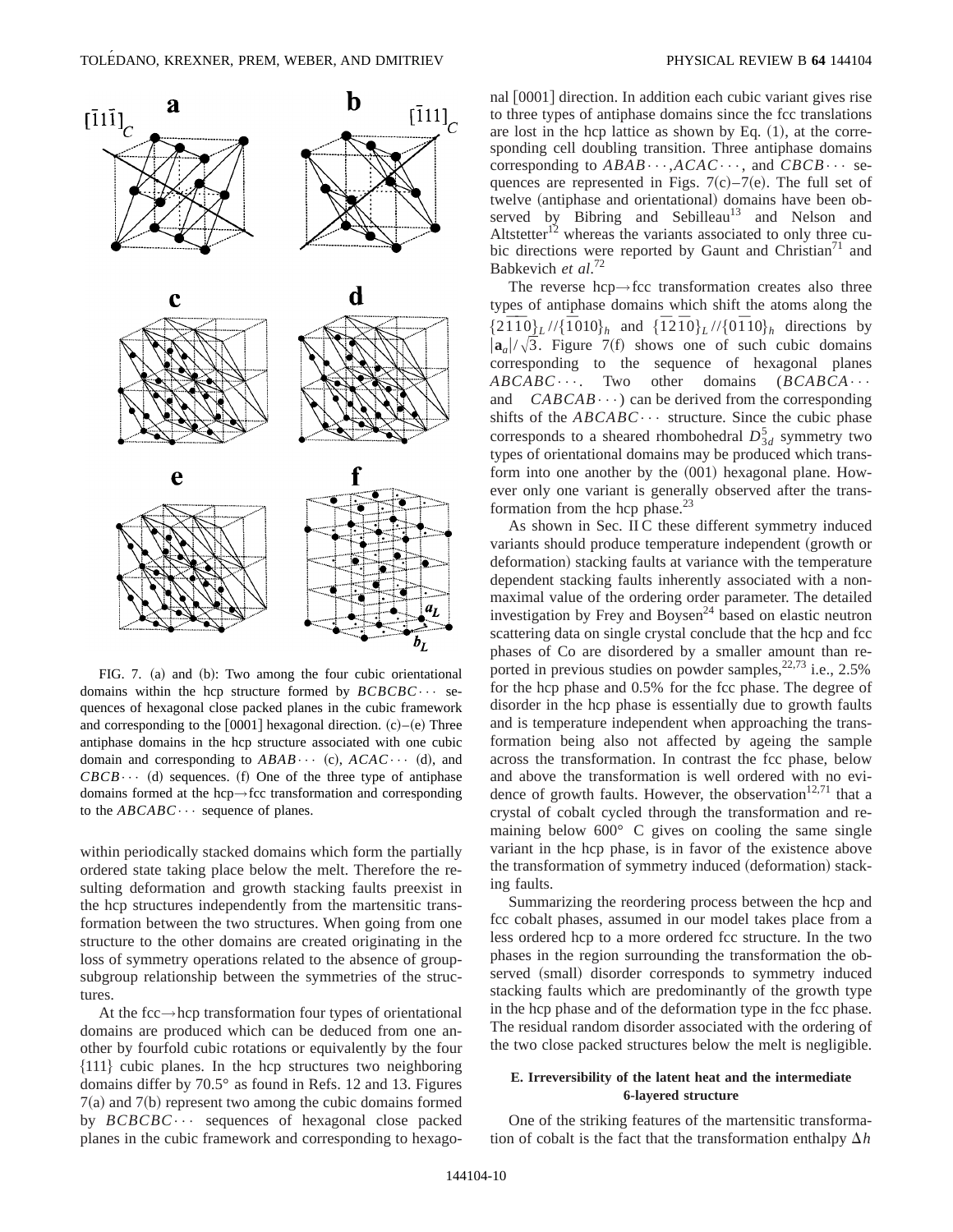is greater on heating  $(\Delta h^h \approx 113 \text{ cal mol}^{-1})$  than on cooling  $(\Delta h^c = 84 \text{ cal mol}^{-1})$ . This was first reported by Adams and Altstetter<sup>65</sup> and confirmed by Munier *et al.*<sup>74</sup> who found a difference  $\Delta h^h - \Delta h^c \approx 5$  cal mol<sup>-1</sup>. Both studies also show that when the number of transformation cycles increases  $\Delta h$ diminishes and the hysteresis width increases. $65,74$  A similar interpretation of this ''irreversible'' behavior is proposed by the two groups of searchers: Cycling through the transformation induces defects in the two close packed structures and the difference found for  $\Delta h^h - \Delta h^c$  is due to the amount of energy needed for their formation. The fact that  $\Delta h^h$  is larger that  $\Delta h^c$  is consistent with the property assumed in our description, that the fcc phase is more ordered than the hcp phase: More energy will be required to create defects in the fcc phase when heating from hcp, than in the hcp phase, on cooling from fcc. A great part of these symmetry induced defects remain in the structures and they influence the following cycles. This explains the diminishing of  $\Delta h$  during the successive transformation cycles. Note that there is no contradiction between a decrease of  $\Delta h$  and an increase of the region of coexistence of the phases as observed by Munier *at al*.<sup>74</sup> since  $\Delta h$  expresses, in part, the energy required to create new defects the number of which decreases on cycling due to saturation. On the other hand the extension of the hysteresis region should be related to a pinning of an increasing number of defects which favors the phase coexistence.

From the values found in Refs. 65 and 74 for  $\Delta h^h$  $-\Delta h^c \approx 5-30$  cal mol<sup>-1</sup> a rough estimate of the number of stacking faults created in one cycle can be given using the amount of energy  $E \sim 10^{-4}$  cal mol<sup>-1</sup> calculated by Hitzenberger *et al*. <sup>75</sup> necessary to create one stacking fault in hcp cobalt close to the transformation. One gets  $N \approx 10^5$  stacking faults per mole corresponding approximately to one stacking fault every hundred hexagonal planes.

The enlargement of the hysteresis region on cycling across the transformation is consistent with the form of the region of coexistence of the hcp and fcc phases shown in the theoretical phase diagram of Fig.  $3(a)$ . This region diverges from the *N*-point enlarging between the lines denoted  $3-N$ and  $4-N$  in the figure. Crossing the preceding lines one goes from the starting martensite to the starting austenite points denoted *Ms* and *As* in Ref. 74. Further cycling will shift the thermodynamic path towards a larger region of coexistence of the phases. Figure 4 in Ref. 74 shows that the width of the hysteresis region increases from about  $A_s - M_s$ = 20°C to  $A_s - M_s = 47$ °C. Therefore in the initial cycles the thermodynamic path is closer to the three-phase *N* point at which the six-layered phase III begins to be stable and should cross the region comprised between the *MA* line and line 3 in Fig.  $3(a)$ . The *MA* line represents the limit of stability of phase III with respect to the fcc phase and line 3, close to the *N* point is the limit of stability of the fcc and six-layered phase within the hcp phase. Hence the preceding region should correspond to the modulated structure of about 20°C extension observed by Blaschko *et al*. <sup>23</sup> This is consistent with the description given by these authors in terms of periodic modulation with a six-layer wavelength of the  $(111)$ 

fcc lattice planes fraction in which platelike nuclei of the hcp phase are coherently inserted into the fcc matrix. In our interpretation the modulated structure reflects the closeness to a stable six-layered phase. An estimate of the location and range of stability of this phase in the pressure-temperature phase diagram of  $\cosh t^{76}$  would require knowledge of the limit of stability lines denoted  $3-N$  and  $4-N$  in Fig. 3, which have not been determined experimentally in pure cobalt.

It has to be noted that the modulated structure reported by Blaschko *et al.*<sup>23</sup> and confirmed by Babkevitch *et al.*,<sup>72</sup> is not symmetric with respect to the fcc and hcp structures but corresponds to a deformation of the fcc structure since the satellite spots are found about the  $(111)$  fcc reflections. Note also that our proposed interpretation is compatible with a description in terms of strain field modulation due to coherency stresses as suggested in Ref. 23, although the coherency stresses should be due to the coexistence of *three* phases (hcp fcc and 6-layered). By contrast it differs from the interpretation given by Babkevitch *et al*. <sup>72</sup> in terms of a nonrandom segregation of impurity atoms occupying part of the layers, or with that of Mishin and Razumovskii $^{77}$  who describe the modulation as a pretranslational effect induced by heterophase fluctuations.

## **F. The phonon spectrum of cobalt and the elastic anomaly**

Investigations of the dynamical properties of cobalt $17-21$ have been performed in order to verify the eventual existence of a soft-mode in connection with the martensitic nature of the transformation and with the suggestion<sup>78</sup> that its mechanism could be triggered by a small decrease of phonon energy related to small displacements. No softening behavior has been found when approaching the transition either from the hcp  $(Ref. 19)$  or fcc  $(Ref. 17,21)$  sides. This is consistent with the purely reordering character of the transformation assumed in our approach since the average atomic positions remain fixed across ordering-type transitions and the jumps of atoms between the sites are supposed to be uncorrelated. This picture is still reinforced by the reconstructive character of the transition which as shown in Ref. 64, implies no critical fluctuations.

The absence of temperature dependence of the relevant phonon branches constitutes, however, only a partial confirmation of our proposed reordering type mechanism. A more precise confirmation of the mechanism can be found in the frequency dependence  $\omega(\mathbf{k})$  on the reduced **k**-vector of the phonon spectra as it can be used to verify the coincidence of the structures surrounding the transformation in the directions of space preserved by the reconstruction of the lattice, i.e., one expects to find a coincidence of the phonon branches for the two structures in these directions and a softening of  $\omega(\mathbf{k})$  at special points corresponding to the translational connection of the two structures. Let us show that an indirect confirmation of the underlying existence of a latent polytypic phase can be found in the phonon spectra reported for cubic $17,18,21$  and hexagonal<sup>19,20</sup> cobalt.

In order to disclose the structural relationship between the fcc and hcp structures in reciprocal space let us represent the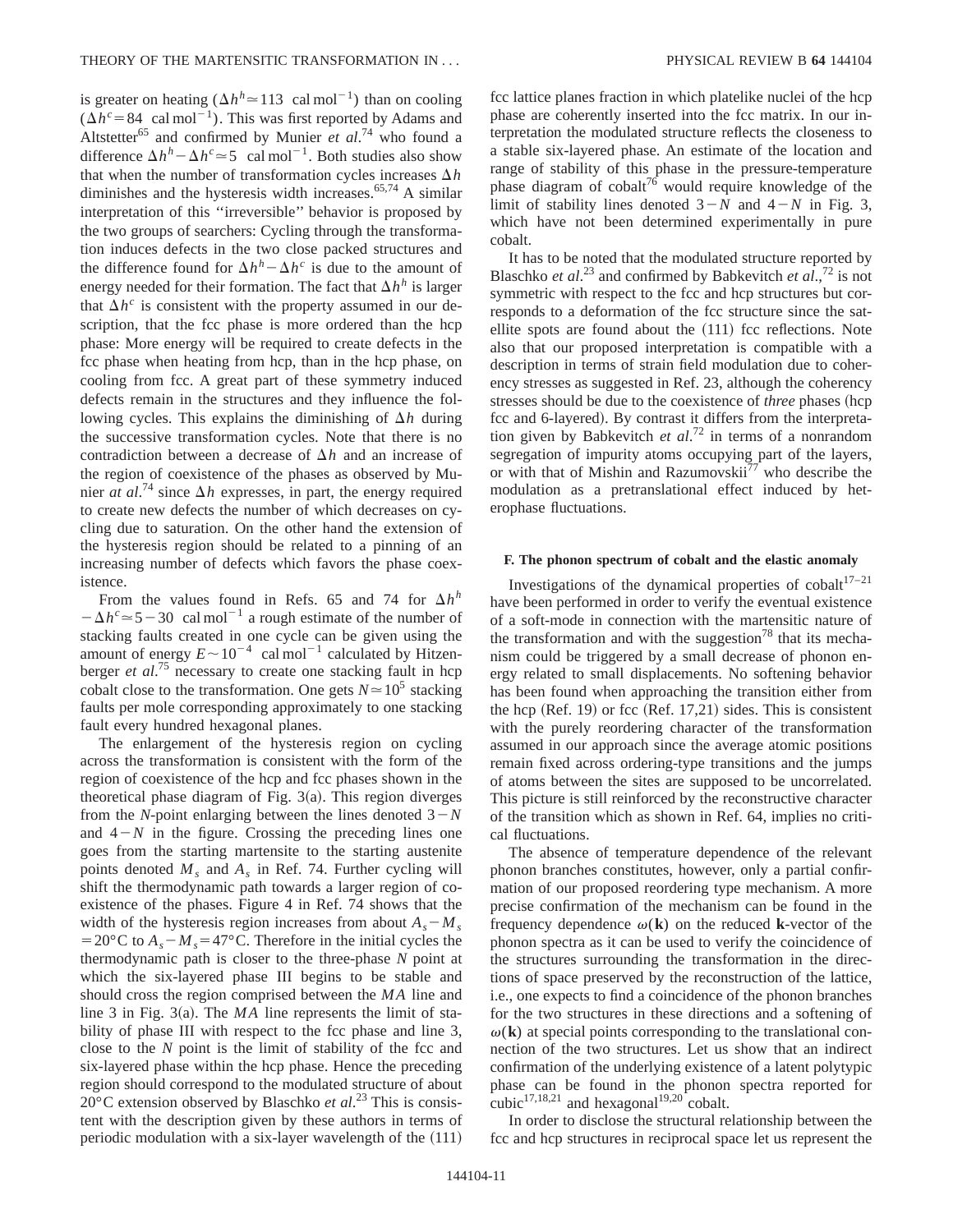

FIG. 8. (a) fcc Brillouin zone. (b) hcp Brillouin zone. (c) Embedding of the fcc and hcp Brillouin zones in the *L*-phase Brillouin zone.

connections between the Brillouin-zones of the three fcc, hcp and *L* structures. Figures  $8(a)$ ,  $8(b)$ , and  $8(c)$  show, respectively, the fcc and hcp Brillouin zones and their embedding within the *L*-hexagonal Brillouin zone. Figure 8(c) reveals that the coinciding symmetry directions for the three zones are  $\Gamma A_L = \Gamma L_c = 2\Gamma A_h$  and  $\Gamma M_L / \Gamma K_h / \Gamma K_c$  where the indices *L*, *c*, and *h* refer to the *L*, fcc and hcp structures. Figures  $9(a)$  and  $9(b)$  show the phonon spectra obtained for the hcp and fcc phases of Co in the preceding directions. Figure  $9(c)$  represents the superposition of the two spectra the full circles corresponding to hexagonal cobal $t^{20}$  and the open circles to cubic cobalt.<sup>17,18</sup> We can verify the following:  $(i)$  In the direction  $\Gamma A_L$  there is a perfect coincidence for the full and open circles which lie on the same phonon branches in agreement with the doubling of the basic translation in this direction.  $(ii)$  Along the  $\Gamma K M$  reciprocal space direction there is a good agreement for two phonon branches, whereas for the third branch the two structures give different curves. This discrepancy can be explained by the fact that the experiments on fcc and hcp cobalt were performed at temperatures differing by about  $700 \text{ K}$ ,  $^{17,18,20}$  and by the observation by Frey *et al.*<sup>19</sup> that the slope of this branch increases when the temperature decreases. This explanation is supported by the convergence of the two curves when approaching the transition temperature  $T_m$ . Note also that the hexagonal spectrum<sup>20</sup>



FIG. 9. (a) Phonon spectrum of hexagonal cobalt from Ref. 20.  $~$  (b) Phonon spectrum of cubic cobalt from Refs. 17,18. (c) Superposition of the two preceding spectra. In (c) full and open circles correspond to hexagonal and cubic cobalt, respectively.

was obtained on pure cobalt while the cubic spectrum was measured on  $Co<sub>0.92</sub>Fe<sub>0.08</sub>$ .<sup>17,18</sup> (iii) The crossing of two branches at the  $K_h$  point in the hexagonal spectrum [Fig.  $9(a)$ ] is related to the fact that at this point two small IRs of the  $C_{2v}$  point group degenerate in a two-dimensional IR of the point group  $D_{3h}$ . However the crossing at  $K_h$  of the two branches in the cubic spectrum [Fig.  $9(b)$ ] despite the fact that this point is not at the surface of the fcc Brillouin zone constitutes a verification of the existence of the *L* structure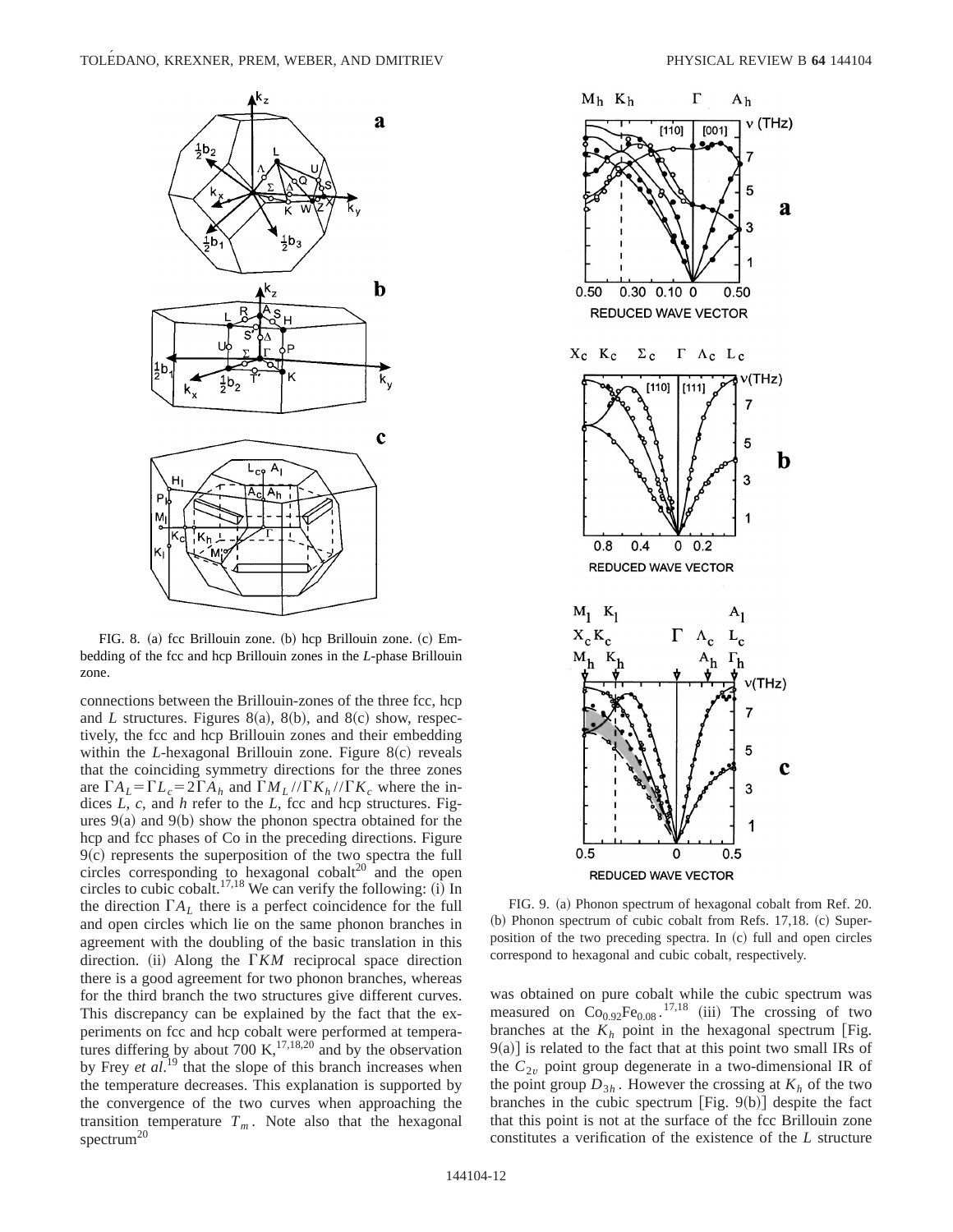since  $K_h$  coincides [Fig. 9(c)] with the surface point  $K_L$  of the *L* structure: At  $K_h$  the cubic structure is reminiscent of the ''parent'' disordered L structure.

The phonon spectrum may also serve as a test to check the influence of macroscopic deformations which are involved at reconstructive transformation mechanisms as such deformations modify the distance between equivalent sites in the initial and final structure (i.e., they change the *metric* of the structures). The optical phonon curves will thus display shifts with respect to their location in the undeformed structure whereas acoustic phonon branches undergo changes in their slopes. In this respect the small dip of the optical branch reported by Frey *et al*. <sup>19</sup> in the hexagonal phase in the direction  $\Gamma A_h$  at  $\frac{2}{3}(0,0,\pi/c)$  on approaching  $T_m$ , can be related to the coupling of the primary optical instability to the secondary shear strain  $e_4$  which as noted in Sec. II A is required for the formation of the fcc structure. One has effectively  $\frac{2}{3}c_h^* = \frac{1}{3}c_L^*$  which corresponds to the wave vector **k**<sub>10</sub> associated with the *L*→fcc virtual transition.

The preceding anomalous dip observed in the hcp phase represents a precursor indication of the shear strain  $e_4 = e_{yz}$ arising spontaneously in the fcc structure. The corresponding acoustic instability will consist in a decrease in the slope of the hexagonal elastic constant  $c_{44}$ .  $c_{44}$  actually diminishes about 50 K below  $T_m$  from the value  $0.7 \times 10^{12}$  to 0.53  $\times 10^{12}$  dyn/cm<sup>3</sup> at  $T_m$ , i.e.,  $\Delta c_{44}/c_{44} \approx 27\%$ . This has been first observed by Frey *et al*. <sup>19</sup> and confirmed by Strauss *et al*. <sup>21</sup> The elastic constant anomaly is consistent with a dip of the Debye-Waller factor measured by Bokshtein *et al*. <sup>79</sup> and with the increase of the internal friction related by Bidaux *et al*. <sup>68</sup> to shear modes parallel to the hexagonal planes. The fact that in our approach no spontaneous strain is needed as a secondary order-parameter for the formation of the hcp phase is confirmed by the absence of elastic constant anomalies within the fcc phase on approaching  $T_m$  and especially of  $c' \sim c_{11} - c_{12} + c_{44}$ .

## **G. The high-pressure double hcp phase**

Yoo *et al.*<sup>7</sup> disclosed a high pressure phase in Co identified as a double hcp (dhcp) structure. The phase denoted  $\varepsilon'$ , is stabilized on quenching fcc-Co below 60 GPa but not on heating hcp-Co. As the region of stability of the  $\varepsilon'$  phase lies between the fcc and hcp phases it suggests an adaptive nature for the corresponding structure. The fact that the fcc structure is more ordered than the hcp structure explains why an adaptive structure is required to go through the fcc→hcp thermodynamic path, i.e., the more defective hcp structure can adapt more easily for a direct hcp→fcc path. The x-ray patterns reported for  $\varepsilon'$  – Co (Figs. 1 and 2 in Ref. 7) show that the main Bragg reflections associated with the assumed dhcp structure are surrounded by weak reflections corresponding to a more complex stacking. Such reflections can be interpreted by the property of the four-layered lamellas characterizing a dhcp structure to be surrounded by longer-period polytypes. Note that symmetry considerations (see Secs. II and III E) favor six-layered (thcp) "adaptive" lamellas between the hcp and fcc structures. This possibility has not been tested in the structural analysis of the  $\varepsilon'$  phase.<sup>7</sup>

The  $\varepsilon'$  phase appears below the extrapolation of the paramagnetic-ferromagnetic transition line within fcc-Co. It indicates that the lowering of energy barrier between the fcc and hcp structures is favored by the onset of the magnetic ordering. Such property can be foreseen by considering the mixed free-energy expansion

$$
F'(TP, \mathbf{s}, \eta, M) = F(T, P, \mathbf{s}, \eta) + \frac{d_1}{2}M^2 + \frac{d_2}{4}M^4
$$

$$
+ \frac{\delta_1}{2}M^2\eta^2 + \frac{\delta_2}{2}M^2\mathbf{s}^2, \tag{22}
$$

where  $F(T, P, \varsigma, \eta)$  is the effective order-parameter expansion, given by Eq.  $(6)$  associated with the fcc-hcp transformation. The remaining terms in Eq.  $(22)$  express the freeenergy associated with the onset of the magnetization **M** at the paramagnetic-ferromagnetic transition in fcc Co and the coupling of **M** with the structural order parameter. Minimization with respect to  $M$  of  $F'$  provides the equation of state

$$
M(d_1 + d_2M^2 + \delta_1\eta^2 + \delta_2\varsigma^2) = 0
$$
 (23)

which yields the equilibrium value of *M* in the ferromagnetic state

$$
(M^e)^2 = -\frac{1}{d_2}(d_1 + \delta_1 \eta^2 + \delta_2 \varsigma^2). \tag{24}
$$

Introducing  $M^e$  in Eq. (22) gives the renormalized form of *F'* at lower order

$$
F'(T, P, \mathbf{s}, \eta) = F(T, P, \mathbf{s}, \eta) - \frac{d_1^2}{4d_2} - \frac{d_1}{d_2} (\delta_1 \eta^2 + \delta_2 \mathbf{s}^2) + \dots
$$
\n(25)

showing that for  $d_2$ >0 and  $d_1$ <0 an attractive coupling  $(\delta_1<0\delta_2<0)$  decreases the value of F and therefore leads<sup>80</sup> to a reduction of the energy barrier between the fcc and hcp phases.

## **H. The transformation mechanisms between the fcc and hcp structures in cobalt**

Let us show that the order-parameter symmetries assumed in Sec. II A for the ordering mechanisms leading to the fcc and hcp structures allow one to account qualitatively for the observations reported for the fcc→hcp and hcp→fcc transformations in the series of studies by Karnthaler and his co-workers $^{53,75,81-84}$  on cobalt and Co-Ni alloys as well as for the previously proposed mechanisms.<sup>27–35</sup> In Sec. II A, it has been shown that the fcc structure results from specific crystallogeometrical conditions fulfilled by the three-layered rhombohedral structure of symmetry  $D_{3d}^5(R\overline{3}m)$  induced in the ordering process, which leads to an enlargement of the rhombohedral symmetry to cubic. Therefore the fcc→hcp and hcp→fcc transformations proceed via an underlying intermediate structure.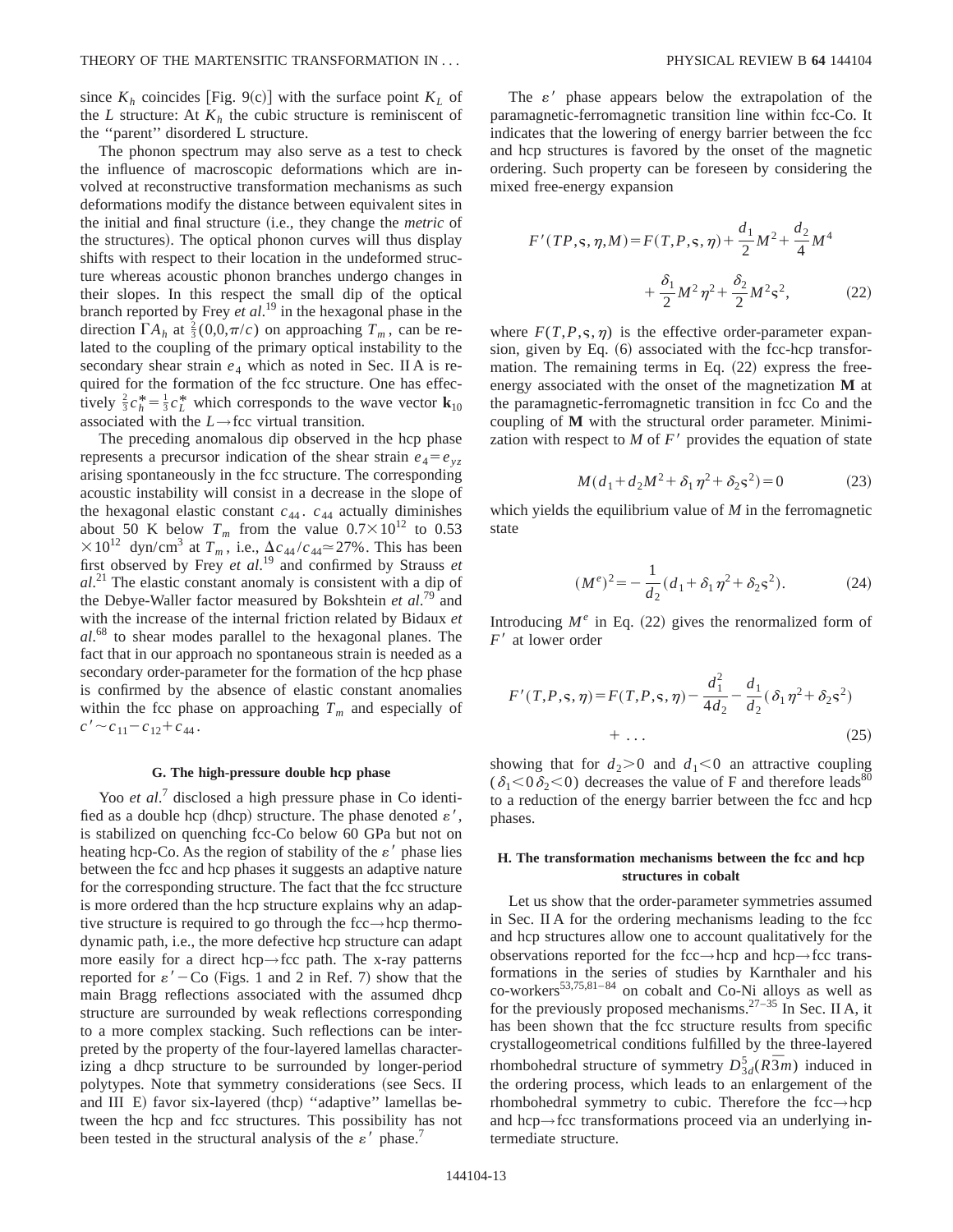

FIG. 10. Onset of a partial in a close packed atomic plane. Small open circles represent positions *A* small full circles are positions *C*. Half-filled small circles are positions *B*. The dashed line represents a glissile Schockley partial dislocation characterized by the  $\mathbf{p}_i$  Burgers vector and belonging to the  $(10\overline{1}0)$  hexagonal plane.

As already noted in Sec. II A the  $O_h^5 \rightarrow D_{3d}^5$  symmetry change corresponds to a ''pseudo-proper'' ferroelastic transition<sup>85</sup> at which the spontaneous strain  $e_4 = e_{yz}$  couples bilineary to the primary ordering parameter  $\varsigma$ . The shear stress  $\sigma_{vz}$  conjugated to  $e_{vz}$  is parallel to the close-packed layers and induces as a secondary effect a deformation coinciding with the strain component  $e_{xx}$  between two hexagonal planes where the atoms are, for example in *A* and *C* positions. Such deformation results in a stretching of, let say the *A* atoms, which due to the geometrical constraints, produces a jumplike shifting of the atoms from their *A* positions to the *B* positions as represented in Fig. 10. In this figure one can see that this shifting give rise to the onset of a glissile Schockley partial dislocation (so called "partial") characterized by one among the three equivalent Burgers vectors **p***<sup>i</sup>* of the  $(a_h/3)\langle 1\overline{1}00\rangle$  type where  $a_h$  is the hexagonal lattice vector. Note that the onset of a partial in a layer formed by *A* atoms does not deform the layer with atoms in *C* positions, since the *A* atoms are located in the hollows of the *C* layer. Only the atoms of *C* type located above and below the dislocation line can be slightly shifted (but not necessarily) in the  $[111]$  cubic direction. The row of these out-of-plane atoms therefore appears as a nucleus for a dislocation in the *C* layer. This process being repeated leads to the growth of an hexagonal lamella in the cubic structure. Besides the set of partials in successive planes appear as a sharp interphase front parallel to the  $(10\bar{1}0)$  hexagonal plane [i.e., the cubic  $(210)$  plane] (Fig. 10).

The preceding atomistic mechanism is consistent with the dislocation mechanisms assumed in most models of the fcchcp transformation.<sup>27–35</sup> and with the direct electronmicroscopy observations.<sup>83</sup> An almost similar mechanism leading to the onset of a partial dislocation in a close-packed hexagonal plane may be invoked for the reversed hcp $\rightarrow$ fcc transformation although it is less directly grounded on the corresponding order-parameter symmetry. The  $D_{6h}^4 \rightarrow D_{3d}^5$ symmetry change is an "improper" ferroelastic transition, i.e., it corresponds to the spontaneous onset of the elastic constant  $c_{14} = c_{xxyz}$  as the result of an improper coupling of



FIG. 11. (a) Experimental phase diagram of cobalt from Refs. 7,87. The shadowed area corresponds to the region of coexistence between the hcp and fcc phases. (b) Theoretical phase diagram in the  $(a_1b_1)$  plane, associated with the free-energy expansion defined by Eq. (26). The dotted arrows represent the pressure and temperature axes in reference to the phase diagram of Fig.  $11(a)$ .

the order parameter with  $c_{14}$  of the form  $\eta^2c_{14}$ . Since the physical quantity conjugated to  $c_{14}$  is the stress product  $\sigma_{xx}\sigma_{yz}$  it may lead again to the coupled strains  $e_{xx}$  and  $e_{yz}$ which produce the stretching of hexagonal layers and the resulting partial dislocation shown in Fig. 10. Hence the atomistic mechanism leading to partial dislocations in the hexagonal layers can be only considered as a secondary effect for the hcp→fcc thermodynamic path. A more consistent formation of the hcp→fcc transformation mechanism should be made in terms of an accumulation of stacking faults nucleating initial fcc lamellas of a few atoms in the hcp phase which then grow and expand to form the fcc structure. Such mechanism is supported by the faulting disorder found in the hcp structure (Sec. III D) which is essentially symmetry induced (antiphase domains) as discussed in Sec. II, and does not correspond to a random distribution of stacking faults as assumed by Fujita and Veda $31$  or Pandey and Lele.<sup>35</sup> Note, however, that a small amount of disorder in the stacking fault distribution is predicted in our approach due to the nonmaximal character of the ordering parameter  $\Delta$  expressed by Eq.  $(10)$ .

#### **I. Comparison with the experimental phase diagram of cobalt**

Recently two studies have focused on the experimental phase diagram of cobalt<sup>7,87</sup> which is schematized in Fig.  $11(a)$ . One can see that the hcp phase is embedded within the region of stability of fcc cobalt. When comparing with the theoretical phase diagrams of Fig. 3 it clearly appears that the fourth-degree expansion given by Eq.  $(6)$  is insufficient to account for the experimental features. Figure  $11(b)$  shows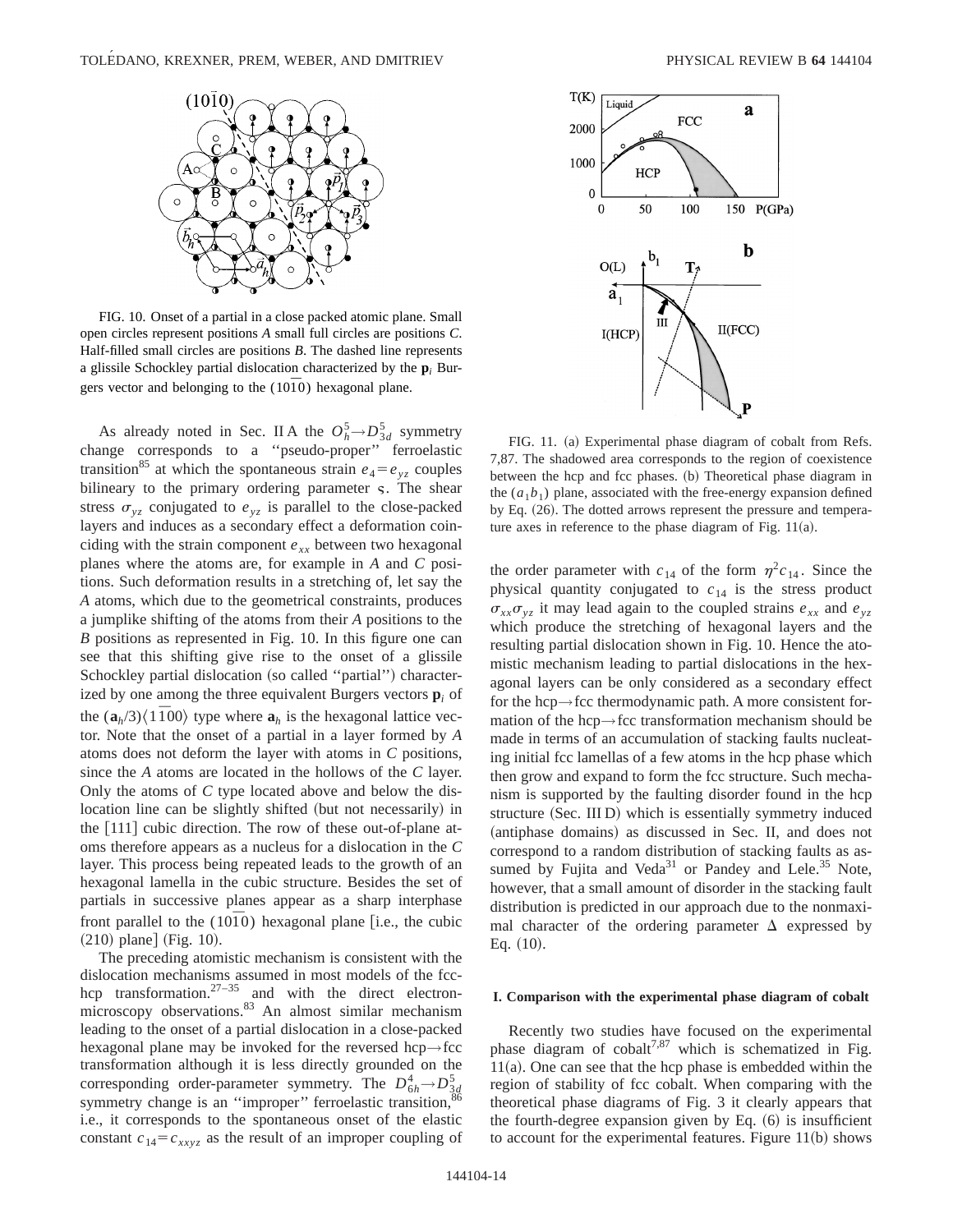one of the theoretical phase diagrams associated with the sixth degree expansion in  $\eta$ :

$$
F(TP, \zeta, \eta) = F_0(T, P) + a_1 \zeta^2 + a_2 \zeta^3 + a_3 \zeta^4 + b_1 \eta^2 + b_2 \eta^4
$$
  
+ 
$$
b_3 \eta^6 + c \zeta^2 \eta^2
$$
 (26)

which differs from the theoretical phase diagram of Fig. 3 by the experimental property that the limit of stability line between the hcp and fcc phases is curved toward the hcp phase as suggested by experimental phase diagram. In order to obtain a suitable fitting with the experimental curves one needs to take into account a linear dependence of three coefficients  $(a_1, a_2, \text{ and } b_1)$  on temperature and pressure. The phase diagram shown in Fig. 11(b) assumes  $b_3 > 0$  and  $\Delta_1 = b_2^2$  $-3b_1b_3$   $>$  0. A more precise quantitative model (with determined numerical values of the coefficients) would require more experimental points for the phase boundaries.

## **V. SUMMARY AND CONCLUSION**

The present work deals with a general phenomenological description of the transformation between the fcc and hcp structures which is applied to the illustrative example of cobalt. The following results are independent from the specific situation found in cobalt.

 $(1)$  The fcc and hcp structures can be described as resulting from different ordering mechanisms from a disordered polytypic structure. Within the segregation process leading to the formation of close-packed structures from the melt the fcc and hcp structures are assumed to order progressively via a periodic array of stacked domains in which lamellas of the ordered structures are surrounded by disordered sequences of hexagonal layers. On approaching the fully ordered states the fraction of disordered polytype sequences reduces in each domain increasing the thickness of the lamellas, and simultaneously the neighboring domains coalesce. The direct reconstructive reordering mechanism between the fcc and hcp structure involves an underlying rhombohedral intermediate structure which produces in both the fcc→hcp and hcp  $\rightarrow$  fcc thermodynamic paths a shear strain  $e_{yz}$  giving rise to glissile partial dislocations acting as nuclei for the formation of hcp and fcc lamellas. Note that these pretransitional lamellas are different in origin and nature from the lamellas invoked in the segregation process of the close packed structures.

(2) The preceding picture of the fcc-hcp transformation has to be completed by the property of the two structures to be intrinsically faulted due to symmetry induced antiphase and orientational domains. There are also temperature dependent stacking faults which originate in the nonmaximal character of the order-parameter inherent to the assumed ordering mechanism.

~3! Other general properties of the fcc-hcp transformation which result from the reconstructive and ordering characters of this transformation are (i) the absence of soft mode behavior which does not exclude the softening of elastic constants related to secondary strains. (ii) The typical  $\delta$  -shaped anomaly of the specific heat. (iii) The existence of a sixlayered structure intermediate between the fcc and hcp structures which is stabilized in a region of the phase diagram close to the disordered polytype regime.

A number of general symmetry arguments have been given for explaining the asymmetric features characterizing the transformation in cobalt such as, for example, (i) the asymmetry of the interphase region which has been related to the property of the fcc and hcp structures to correspond to distinct subgroup symmetries of the parent disordered phase and (ii) the difference in the fcc $\rightarrow$ hcp and hcp $\rightarrow$ fcc mechanisms which have been deduced from the different strains and couplings involved by the underlying rhombohedral structure. However, the asymmetry of the thermodynamic fcc→hcp paths seems to be more enhanced in cobalt due to the specific property of the fcc and hcp structures in this element to display a different degree of order. This property results, for example, in different transformation enthalpies for the two paths which is not a general feature of the fcc-hcp transformation.

In a recent study devoted to the phase transformations in lithium and sodium<sup>80</sup> the properties characterizing reconstructive martensitic transformations of the displacive type were underlined. From the present study one can verify that reconstructive martensitic transformations induced by a reordering mechanism present drastically different theoretical features, namely,  $(1)$  the parent phase  $(e.g., the bcc phase in$ Li and Na) is adjacent to the transformation in the displacive case whereas the parent polytypic structure does not in general, correspond to a definite region of the phase diagram for reordering martensitic transformations. (2) Although secondary spontaneous strains are required in both types of transformations they play an essential role in the symmetry breaking mechanism leading to displacive martensites whereas they only take part to the transformation kinetics in the reordering mechanism.  $(3)$  The precursor effects show important differences. A slight softening of the phonon mode associated with the order parameter can be observed on approaching displacive martensitic transformations while no softening occurs for reordering type martensitic transformations. Conversely a nucleation process is hardly evidenced in the displacive case while it is clearly observed (lamellas) in the reordering mechanism. There is however, an essential common theoretical property of the phases surrounding displacive or reordering martensitic transformations of the reconstructive type. In both cases the phases coincide with limit states which result either from fixed critical displacements (and fixed critical strains) or from definite crystallogeometrical conditions, required for the formation of close packed structures.

## **ACKNOWLEDGMENTS**

We are grateful to Dr. T. Waitz and Professor H. P. Karnthaler for helpful discussions on the mechanism of the fcchcp and hcp-fcc transformations, to S. B. Rochal for allowing reproduction of Fig. 3 and to the Swiss National Science Foundation for financial support. The work was partly supported by the Fonds zur Forderung der wissenschaftlichen Forschung in Austria.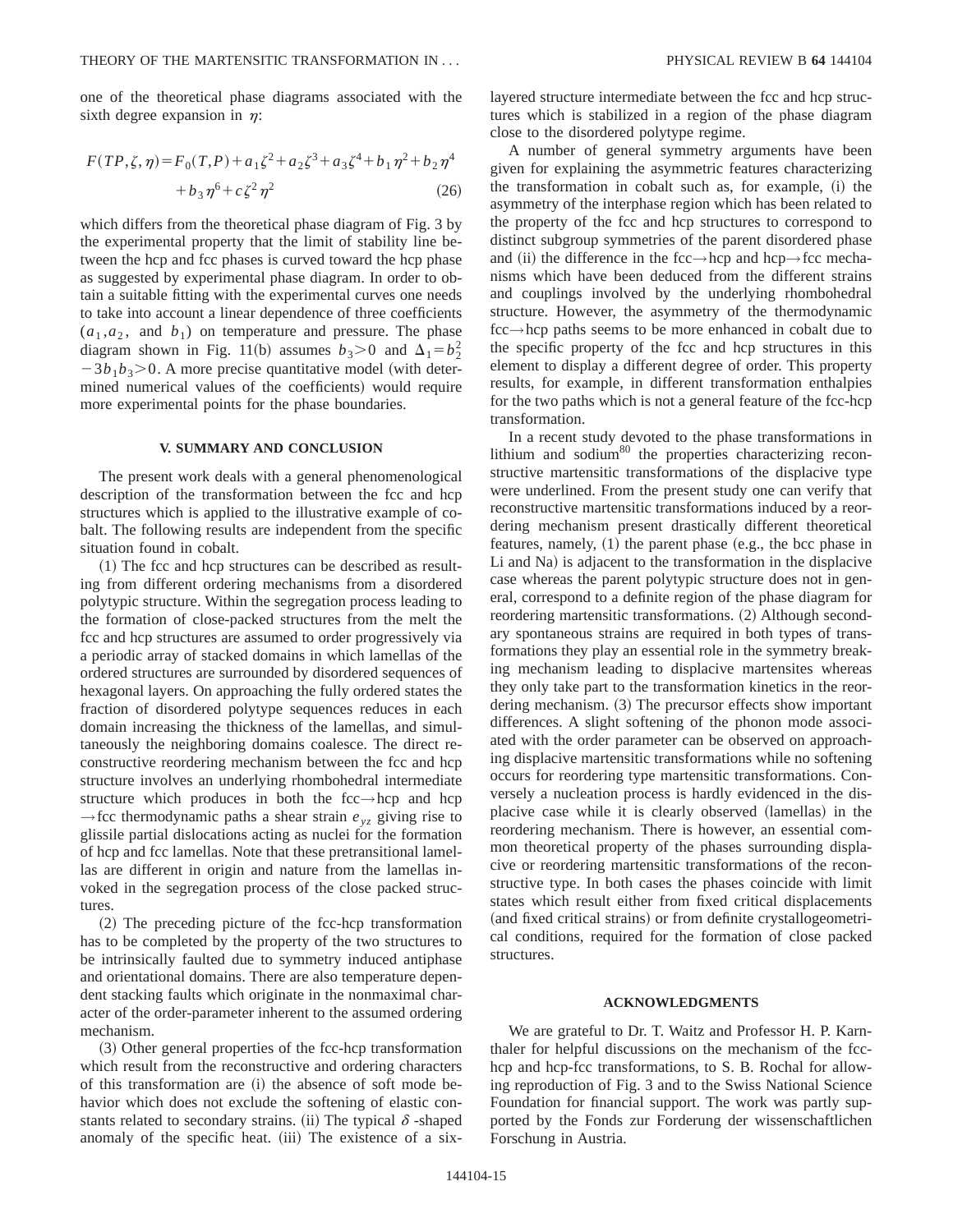# **APPENDIX**

Generators of the  $2\times2$  matrices forming the IR  $\tau_1(\mathbf{k}_{15}^*)$ associated with the  $D_{6h}^1 \rightarrow D_{6h}^4 (V \times 6)$  (*L*→hcp) transition

|                                                |                                                                                                                                                                   |  | ${C_6 000}{I 000}$ ${C_1 3c_L}$ ${C_1 a_L}$ ${C_1 a_L}$ |  |  |  |
|------------------------------------------------|-------------------------------------------------------------------------------------------------------------------------------------------------------------------|--|---------------------------------------------------------|--|--|--|
|                                                |                                                                                                                                                                   |  |                                                         |  |  |  |
| $\begin{bmatrix} 0 & 1 \\ 1 & 0 \end{bmatrix}$ | $\begin{bmatrix} -1 & 0 \\ 0 & -1 \end{bmatrix} \begin{bmatrix} \varepsilon & 0 \\ 0 & \varepsilon^* \end{bmatrix} \begin{bmatrix} 1 & 0 \\ 0 & 1 \end{bmatrix}.$ |  |                                                         |  |  |  |

Generators of the  $4\times4$  matrices forming the IR  $\tau_1(\mathbf{k}_{10}^*)$ associated with the  $D_{6h}^1 \rightarrow D_{3d}^5(V \times 3)$  (*L*→fcc) transition

- <sup>1</sup>D.A. Young, *Phase Diagrams of the Elements* (University of California Press, Berkeley, 1991).
- 2Lin-Gun Liu and W.A. Bassett, *Elements, Oxides and Silicates* (Oxford University Press, Oxford, 1986).
- <sup>3</sup> E.G. Bain, Trans. AIME **70**, 25 (1924).
- $4$ W.G. Burgers, Physica (Amsterdam) 1, 561 (1934).
- $5$  V.P. Dmitriev, S.B. Rochal, Yu.M. Gufan, and P. Tolédano, Phys. Rev. Lett. **60**, 1958 (1988).
- 6V.P. Dmitriev, Yu.M. Gufan, and P. Tole´dano, Phys. Rev. B **44**, 7248 (1991).
- <sup>7</sup>C.S. Yoo, P. Söderlind, and H. Cynn, J. Phys.: Condens. Matter **10**, L311 (1998).
- <sup>8</sup>C.A. Vanderborgh, Y.K. Vohra, H. Xia, and A.L. Ruoff, Phys. Rev. B 41, 7338 (1990).
- <sup>9</sup>C.S. Barrett and T.B. Massalski, *Structure of Metals* (McGraw Hill, New York, 1966).
- <sup>10</sup>Z. Nishiyama, *Martensitic Transformations* (Academic Press, New York, 1978).
- <sup>11</sup> A.R. Troiano and J.L. Tokich, Trans. Am. Inst. Min., Metall. Pet. Eng. 175, 728 (1948).
- $12$  J.O. Nelson and C.J. Altstetter, Trans. AIME  $230$ , 1577 (1964).
- $^{13}$ H. Bibring and F. Sebilleau, Rev. Met. **52**, 569 (1955).
- 14T. Onozuka, S. Yamaguchi, M. Hirabayashi, and T. Wakiyama, J. Phys. Soc. Jpn. 37, 687 (1974).
- 15B.I. Nikolin, A.Yu. Babkevich, T.L. Sizova, and N.N. Shevchenko, Scr. Metall. 22, 761 (1988).
- <sup>16</sup>*Handbook of Thermophysical Properties of Solid Materials. I. Elements* (Pergamon Press, Oxford, 1961) p. 142.
- <sup>17</sup> S.M. Shapiro and S. Moss, Phys. Rev. B **15**, 2726 (1977).
- 18E.C. Svensson, B.M. Powell, D.B. Woods, and W. Teuchert, Can. J. Phys. 57, 253 (1979).
- 19F. Frey, W. Prandl, J. Schneider, C. Zeyen, and K. Ziebeck, J. Phys. F: Met. Phys. 9, 603 (1979).
- $^{20}$ N. Wakabayashi, R.H. Schermand, and H.G. Smith, Phys. Rev. B 25, 5122 (1982).
- 21B. Strauss F. Frey, W. Petry, J. Trampenau, K. Nikolaus, S.M. Shapiro, and J. Bossy, Phys. Rev. B 54, 6035 (1996).
- 22O.S. Edwards and H. Lipson, Proc. R. Soc. London, Ser. A **180**, 268 (1942).
- 23O. Blaschko G. Krexner, J. Pleschiutschnig, G. Ernst, C. Hitzen-

| ${C_6 000}$ |   |                   |                |                 |                  | $\{I 000\}$      |                  |              |                  |                 | $\{C_1 3\mathbf{c}_L\}$ |                |                |   |   |  |
|-------------|---|-------------------|----------------|-----------------|------------------|------------------|------------------|--------------|------------------|-----------------|-------------------------|----------------|----------------|---|---|--|
|             |   | 0                 | 0              | 1               |                  |                  | 1                | 0            | U                |                 | 1                       | 0              | 0              | 0 |   |  |
|             | 0 | $\mathbf{\Omega}$ | 1              | 0               |                  | 1                | 0                | 0            | 0                |                 | $\boldsymbol{0}$        |                | 0              | 0 |   |  |
|             | 0 | 1                 | $\overline{0}$ | 0               |                  | $\boldsymbol{0}$ | 0                | $\Omega$     | 1                |                 | $\boldsymbol{0}$        | 0              | 1              | 0 | , |  |
|             |   | $\overline{0}$    | 0              | 0               |                  | $\boldsymbol{0}$ | $\boldsymbol{0}$ | $\mathbf{1}$ | 0                |                 | $\boldsymbol{0}$        | 0              | $\overline{0}$ |   |   |  |
| ${C_1 a_L}$ |   |                   |                |                 |                  |                  |                  |              |                  |                 | ${C_1 4a_L}$            |                |                |   |   |  |
|             |   |                   | ε              | 0               | $\overline{0}$   | 0                |                  |              | ε                | 0               | 0                       |                |                |   |   |  |
|             |   |                   | $\overline{0}$ | $\varepsilon^*$ | $\boldsymbol{0}$ | $\boldsymbol{0}$ |                  |              | $\boldsymbol{0}$ | $\varepsilon^*$ | $\overline{0}$          | 0              |                |   |   |  |
|             |   |                   | $\overline{0}$ | $\overline{0}$  | $\epsilon$       | $\boldsymbol{0}$ |                  |              | $\overline{0}$   | $\overline{0}$  | $\varepsilon^*$         | $\overline{0}$ |                |   |   |  |
|             |   |                   | 0              | $\Omega$        | $\boldsymbol{0}$ | $\varepsilon^*$  |                  |              | $\boldsymbol{0}$ | 0               | $\theta$                | ε              |                |   |   |  |

berger, H.P. Karnthaler, and A. Korner, Phys. Rev. Lett. **60**, 2800  $(1988).$ 

- 24F. Frey and H. Boysen, Acta Crystallogr., Sect. A: Cryst. Phys., Diffr., Theor. Gen. Crystallogr. 37, 819 (1981).
- 25B.I. Nikolin, A.Yu. Babkevich, T.V. Izdkovskaya, and S.N. Petrova, Acta Metall. Mater. 41, 513 (1993).
- <sup>26</sup> S.A. Demin, A.A. Nekrasov, and A.I. Ustinov, Acta Metall. Mater. 41, 2091 (1993).
- <sup>27</sup> J.W. Christian, Proc. R. Soc. London, Ser. A **206**, 61 (1951).
- <sup>28</sup>Z.S. Basinski and J.W. Christian, Philos. Mag. 44, 791 (1953).
- <sup>29</sup> A. Seeger, Z. Metallkd. **44**, 247 (1953); **47**, 653 (1956).
- <sup>30</sup>W. Bollmann, Acta Metall. **9**, 972 (1961).
- $31$  H. Fujita and S. Veda, Acta Metall. **20**, 759  $(1972)$ .
- $32$  G.B. Olson and M. Cohen, Metall. Trans. A 7, 1897 (1976).
- 33S. Mahajan, M.L. Green, and D. Brasen, Metall. Trans. A **8**, 283  $(1977).$
- <sup>34</sup> J. Singh and S. Ranganathan, Phys. Status Solidi A **73**, 243  $(1981).$
- <sup>35</sup>D. Pandey and S. Lele, Acta Metall. **34**, 415 (1986).
- $^{36}$  I. Folkins and M.B. Walker, Phys. Rev. Lett.  $65$ , 127 (1990).
- $37$ R. Bruinsma and Z. Zangwill, Phys. Rev. Lett.  $55$ , 214 (1985).
- 38R. Bruinsma and Z. Zangwill, Comments Condens. Matter Phys. **13**, 1 (1987).
- <sup>39</sup>R. Bruinsma, Phase Transitions **16-17**, 275 (1989).
- <sup>40</sup> V.P. Dmitriev S.B. Rochal, Yu.M. Gufan, and P. Tolédano, Phys. Rev. Lett. **62**, 2495 (1989).
- 41A.R. Verma and P. Krishna, *Ploymorphism and Polytypism in Crystals* (Wiley, New York, 1966).
- 42N.V. Belov, *Structure of Inorganic Crystals and Metallic Phases* (AN SSSR Publications, Moscow, 1947).
- 43O.V. Kovalev, *Irreducible Representations of the Space Groups* (Gordon and Breach, New York, 1965).
- <sup>44</sup> J. Zak, A. Casher, H. Glück, and Y. Gur, *The Irreducible Repre*sentations of Space Groups (Benjamin, New York, 1969).
- <sup>45</sup> J.-C. Tole´dano and P. Tole´dano, *The Landau Theory of Phase Transitions* (Word Scientific, Singapore, 1987).
- 46S. B. Rochal, candidate dissertation, University of Rostov on the Don, 1989.
- <sup>47</sup>H. Jagodinski, Acta Crystallogr. **7**, 300 (1954).
- <sup>48</sup>V. Dmitriev P. Tolédano, A.M. Figueiredo Neto, and I.V. Leb-